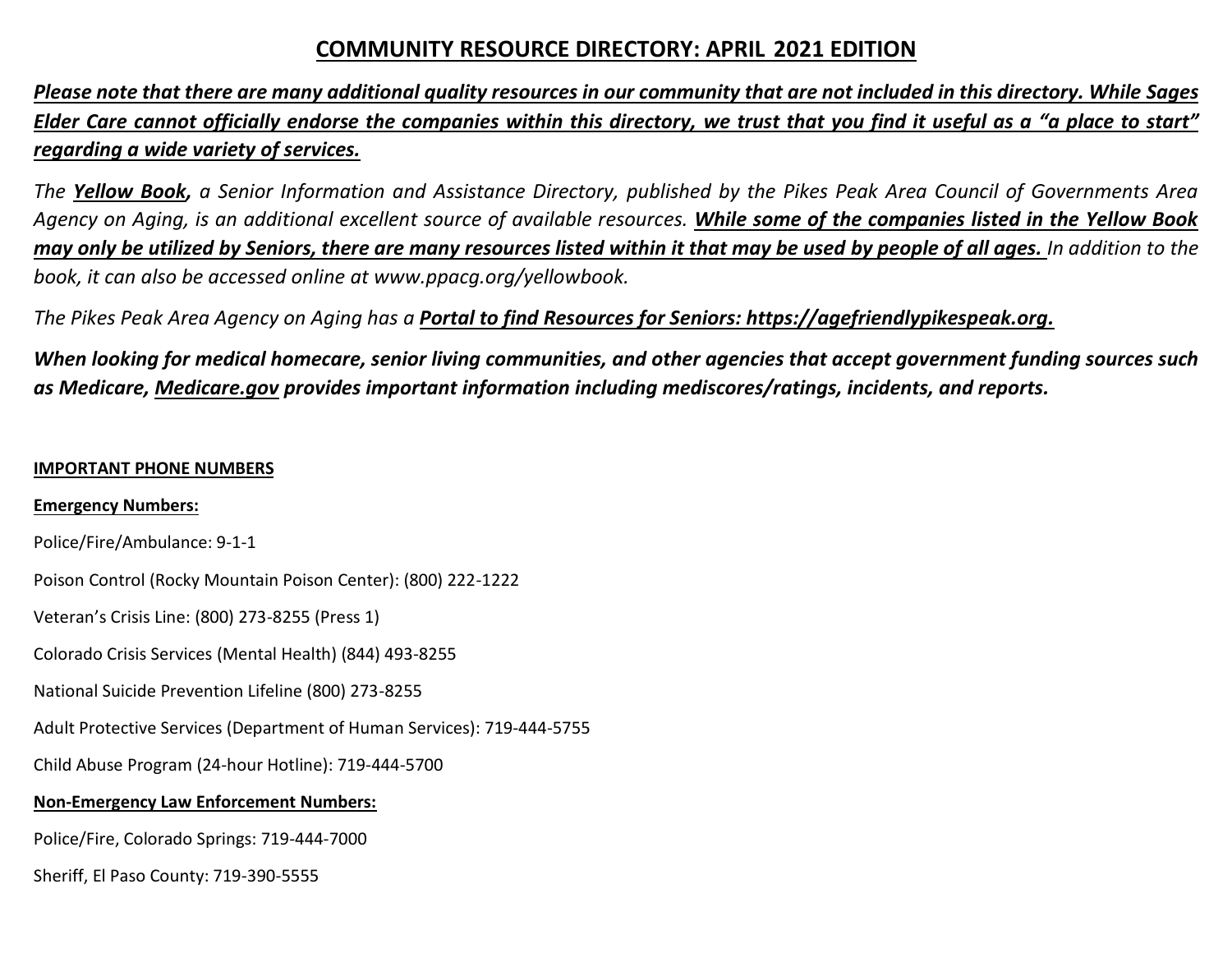Sheriff, Teller County: 719-687-9652

Victim Advocacy Unit (Colorado Springs Police Department): 719-444-7777

### **Information and Assistance**

Senior Information and Assistance Center (719)471-2096

United Way 2-1-1: 2-1-1 or if calling from a cell phone: 719-955-0742 (Confidential information & referrals to local health & human service providers)

# **Time of Day**

Time: 719-567-6742

# **Weather Forecast**

National Weather Service: (844) 202-1573

**Emergency / Disaster Preparedness Numbers** (*Please refer to page 29 in the Yellow Book for additional information).*

**ABUSE PREVENTION & SERVICES** *(Please refer to page 1 in Yellow Book for additional information).*

AARP Elderwatch (800-222-444x2; 303 E. 17<sup>th</sup> Ave. #510 Denver, CO 80203): Fights financial exploitation of older Coloradans through education and outreach and by providing information and referrals.

**\_\_\_\_\_\_\_\_\_\_\_\_\_\_\_\_\_\_\_\_\_\_\_\_\_\_\_\_\_\_\_\_\_\_\_\_\_\_\_\_\_\_\_\_\_\_\_\_\_\_\_\_\_\_\_\_\_\_\_\_\_\_\_\_\_\_\_\_\_\_\_\_\_\_\_\_\_\_\_\_\_\_\_\_\_\_\_\_\_\_\_\_\_\_\_\_\_\_\_\_\_\_\_\_\_\_\_\_\_\_\_\_\_\_\_\_\_\_\_\_\_\_\_\_\_**

Adult Protective Services (El Paso County: 719-444-5755; TDD – 719-444-5998; 1675 W. Garden of the Gods Rd Colorado Springs, CO 80907; [www.humanservices.elpasoco.com\)](http://www.humanservices.elpasoco.com/). (Teller County: 719-687-3335; 719-686-5550; 800 Research Dr., #100 Woodland Park, CO 80863; www.co.teller.co.us/DSS).

National Domestic Violence Hotline (800-799-7233; TTY-800-787-3224; [www.thehotline.org\)](http://www.thehotline.org/)

Ombudsman for Long-Term Care with the Pikes Peak Area Council of Government's Area Agency on Aging (719-471-2096; 14 S. Chestnut St.; [www.ppacg.org/aging.](http://www.ppacg.org/aging) By appointment only. Advocates for residents in nursing homes and assisted living facilities. Ombudsman may also investigate and attempt to resolve complaints made by or on behalf of residents of nursing facilities, residential care homes, assisted living facilities and supervised living facilities for older adults. Advocate for the quality of life, health, safety, welfare and rights of residents; and monitor laws, regulations and policies that affect those who live in long-term care facilities. (See Senior Yellow Book for additional Ombudsman resources; pages 4-5).

TESSA: (24 Hour Safe Line: 719-633-3819; 435 Gold Pass Heights 80906; 719-633-1462; www.tessacs.org): Confidential services to victims of domestic violence and sexual assault. Services include safehouse, advocacy, counseling, outreach and education.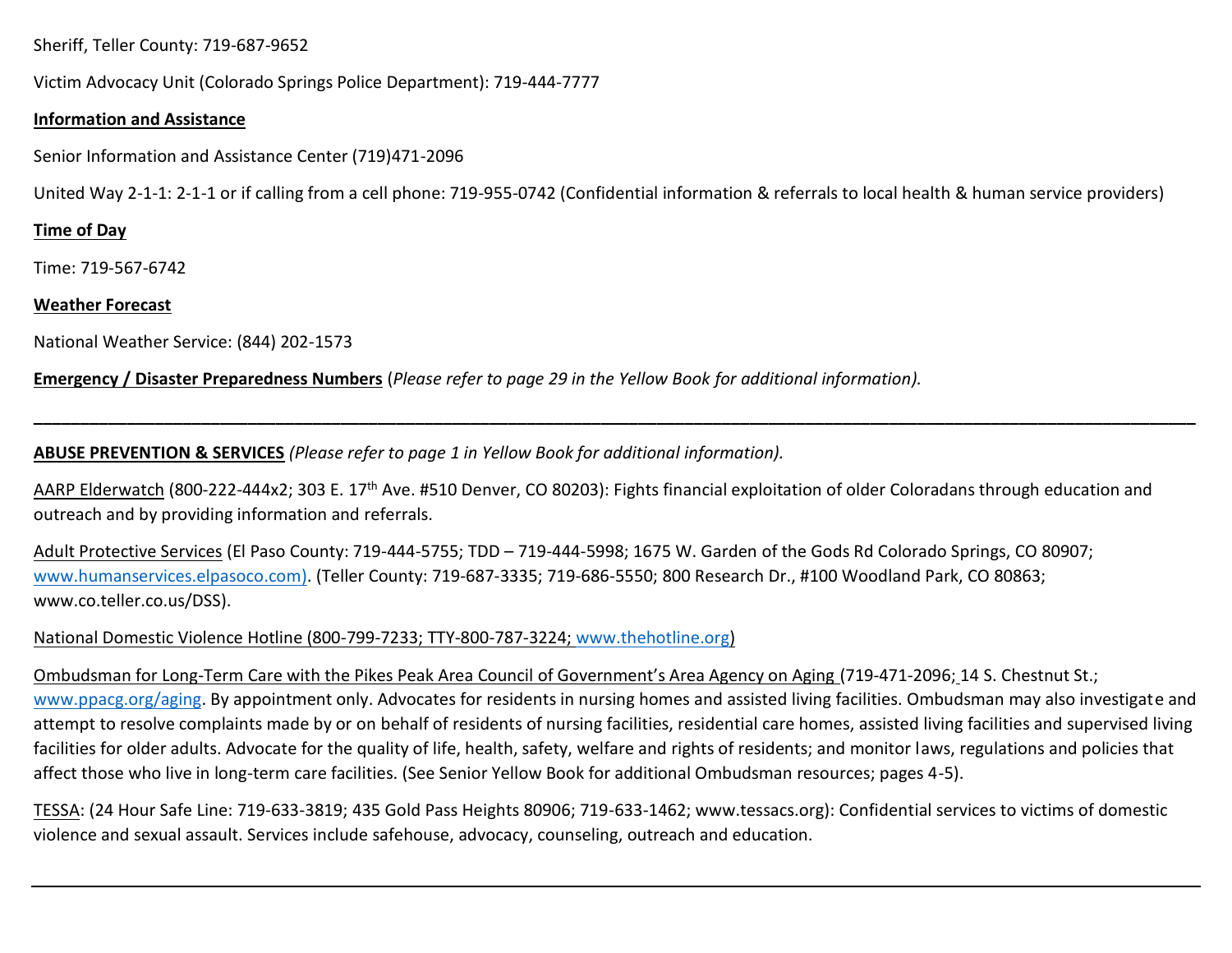### **ADULT DAY PROGRAM** *(Please refer to page 3 of Yellow Book for additional resources).*

DayBreak Adult Day Program (719-687-3000; 404 N. State Highway 67 PO Box 4777 Woodland Park, CO 80866; paula.daybreakadp.com) Founder and Executive Director is Paula Levy. Serves people who are 60 years old or older, exhibit some memory impairment, need a little assistance with activities of daily living, and demonstrate a desire to withdraw and isolate. Participants come from various locations and counties.

**\_\_\_\_\_\_\_\_\_\_\_\_\_\_\_\_\_\_\_\_\_\_\_\_\_\_\_\_\_\_\_\_\_\_\_\_\_\_\_\_\_\_\_\_\_\_\_\_\_\_\_\_\_\_\_\_\_\_\_\_\_\_\_\_\_\_\_\_\_\_\_\_\_\_\_\_\_\_\_\_\_\_\_\_\_\_\_\_\_\_\_\_\_\_\_\_\_\_\_\_\_\_\_\_\_\_\_\_\_\_\_\_\_\_\_\_\_\_\_\_\_\_\_**

# **ALZHEIMER'S / DEMENTIA SUPPORT**

Alzheimer's Association Online Support Groups (To register or learn more, go to [www.alz.org/crf\)](http://www.alz.org/crf) Online support groups include Veterans Caregivers, Lewy Body Dementia Caregivers, Grieving through Dementia: A support group to discuss anticipatory grief, Younger Onset Caregivers, New Beginnings: A support group for those grieving the loss of a loved one, Adult Children Caregiver Group: A support group for children caring for aging parents, Men's Caregiver Group, Women's Caregiver Group, Adult Children Caregiver Group: A support group for children caring for aging parents, Frontotemporal Dementia Caregiver Group, Sandwich Generation Caregiver Group: A support group for those raising children and caring for an elder with dementia.

Alzheimer's Association 24/7 Helpline: (1-800-273-3900)

The Alzheimer's Association online classes, information & resources [\(www.alz.org\)](http://www.alz.org/)

Angels Against Alzheimer's (719-339-9017; 20433 Cheryl Grove Colorado Springs, CO 80831; angelsagainstalzheimer's.com; [gina@angelsagainstalzheimer's.com\)](mailto:gina@angelsagainstalzheimer’s.com): Raises money to support local Alzheimer's patients, their families, and organizations that provide family Caregivers with respite opportunities, research.

**\_\_\_\_\_\_\_\_\_\_\_\_\_\_\_\_\_\_\_\_\_\_\_\_\_\_\_\_\_\_\_\_\_\_\_\_\_\_\_\_\_\_\_\_\_\_\_\_\_\_\_\_\_\_\_\_\_\_\_\_\_\_\_\_\_\_\_\_\_\_\_\_\_\_\_\_\_\_\_\_\_\_\_\_\_\_\_\_\_\_\_\_\_\_\_\_\_\_\_\_\_\_\_\_\_\_\_\_\_\_\_\_\_\_\_\_\_\_\_\_\_\_\_\_\_**

# **ANTIQUE / VINTAGE DOLL & STUFFED ANIMAL REPAIR**

Lesley Ewing Nolan Fine Art (719-459-3587; 12375 Woodmont Dr. Colorado Springs, CO 80921): Cleaning, restuffing, restringing, porcelain repair, airbrushing, clothing repair and replacements for antique/vintage dolls and stuffed animals. Payment accepted: cash & check.

**BEHAVIORAL HEALTH, COUNSELING SUBSTANCE ABUSE, EDUCATION & SUPPORT** *(Please refer to page 82 in the Yellow Book for additional resources).*

**\_\_\_\_\_\_\_\_\_\_\_\_\_\_\_\_\_\_\_\_\_\_\_\_\_\_\_\_\_\_\_\_\_\_\_\_\_\_\_\_\_\_\_\_\_\_\_\_\_\_\_\_\_\_\_\_\_\_\_\_\_\_\_\_\_\_\_\_\_\_\_\_\_\_\_\_\_\_\_\_\_\_\_\_\_\_\_\_\_\_\_\_\_\_\_\_\_\_\_\_\_\_\_\_\_\_\_\_\_\_\_\_\_\_\_\_\_\_\_\_\_\_\_\_\_**

Alchoholics Anonymous (https://www.coloradospringsaa.org)

Al-Anon (https://al-anon-co.org)

Depression and Bipolar Support Alliance Colorado Springs (719-477-1515; [www.DBSAColoradoSprings.org\)](http://www.dbsacoloradosprings.org/): Nonprofit, patient-directed organization that offers free self-help support groups to people with mood disorders, their family members, & friends. Groups for adults, teens and younger adults, women, later life, family & friends, and Veterans.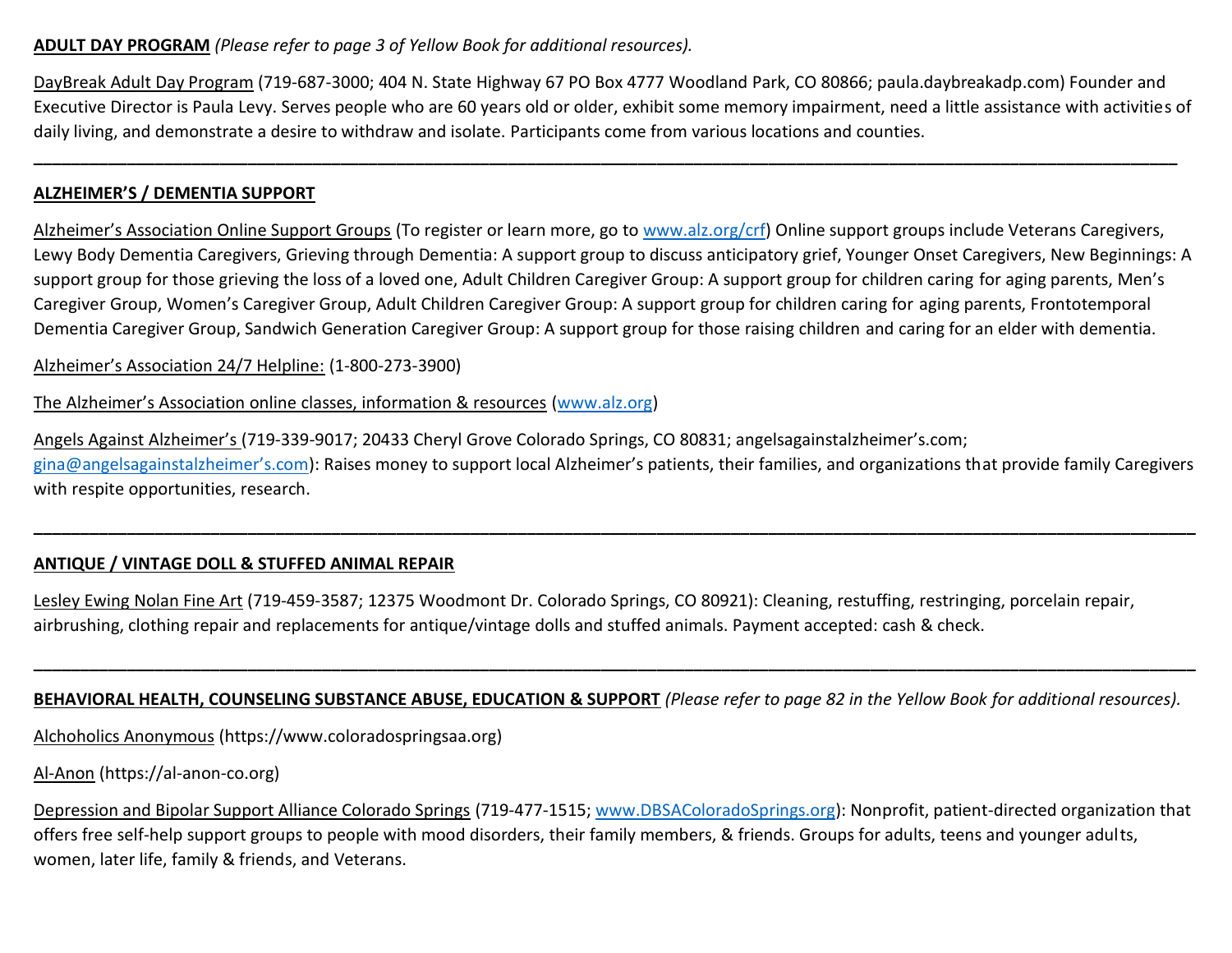Diversus Health - Previously named Aspen Pointe (719-572-6100; 115 S. Parkside Dr. Colorado Springs, CO 80190; [https://diversushealth.org/aspenpointe\)](https://diversushealth.org/aspenpointe): Services include a Walk-In Crisis Center (Lighthouse) at 115 S. Parkside Dr., counseling, psychiatric care, addiction. Online counseling and telehealth offered.

Dr. Sheri Gibson, Geropsychologist (224 E. Willamette Ave., Suite 2 Colorado Springs, CO 80903; 719-339-2862; [sheri@drsherigibson.com;](mailto:sheri@drsherigibson.com) [www.DrSheriGibson.com\)](http://www.drsherigibson.com/): Addresses unique needs of older adults and their families. Services include psychotherapy, capacity evaluations (in areas including medical consent, sexual consent, financial decisions, testamentary, and independent living), expert testimony in legal proceedings in cases of suspected or confirmed abuse and capacity, training via presentations, and consultation for agencies and organizations.

GRIT, free online resilience training; open to all (Go to LetsTalkGRIT.com or contact Nicole Weis at nweis@uccs.edu.): Free, self-paced 5 hour online training to help with responses to general, disaster, and trauma-related stress, develop tools to build your own resilience and coping skills, access valuable community resources and technology-based tools, support friends and loves ones as a resilience coach, learn to listen to and engage someone who is struggling, recognize the signs when a mental health counselor might be needed). Put on by UCCS, Public Health, NAMI and Aspen Pointe.

Mission Medical Center (2125 E. LaSalle St. Colorado Springs, CO 80909; 719-219-3402): A 501 (c) 3 faith-based organization that provides free healthcare, including behavioral health, to uninsured, underinsured, and low-income members in the Pikes Peak Region. (Services include primary care, dental, optometry, behavioral health, diabetes care, spiritual care, over the counter and prescription-based pharmaceuticals).

NAMI Colorado Springs (719-473-8477; 1615 S. Murray Blvd. Colorado Springs, CO 80916; [https://www.namicoloradosprings.org\)](https://www.namicoloradosprings.org/): Provides education, support, and advocacy for people and families living with mental illness. Includes online support groups, educational programs/courses, and crisis intervention group training for law enforcement.

Narcotics Anonymous (https:nacolorado>coloradosprings)

UCCS Aging Center (719-255-8002; uccs.edu/agingcenter; Lane Center for Academic Health Sciences Building, 4863 N. Nevada, Suite 321 Colorado Springs, CO 80918) – A nonprofit clinic that addresses social problems and mental health needs of individuals and families in "second half of life." Provides individual, group, marital, and family psychotherapy as well as assessment (including memory and thinking challenges) and consultation services to adults 55+ and Caregivers. Sliding pay scale or for Medicare reimbursement by graduate students and licensed psychologist with expertise in gerontology. During COVID-19, services have been offered virtually.

UCCS Veterans Health and Trauma Clinic (719-255-8003; Lane Center for Academic Health Sciences Building, 4863 N. Nevada, Suite 380 Colorado Springs, CO 80918)

Peak View Behavioral Health (888-235-9475; 7353 Sisters Grove Colorado Springs, CO 80923: Inpatient, partial hospitalization and outpatient behavioral health (mental health & substance abuse) services

PEARLS Program (Call Cynthia, PEARLS' Coach at 719-459-2017): Program encouraging active rewarding lives for Seniors. Offers practical solutions, guidance toward client's goals, help toward positive moods, step by step approach to make changes. Uses 7 steps: Clarify the goal. Set the goal. Come up with multiple solutions. Evaluate. Select a plan. Implement the plan. Evaluate how it went. Coach and client can meet in client's home or other location of client's choice, on the phone, or via zoom. Decreases depression, improves functional and emotional well-being, leads to long-lasting changes.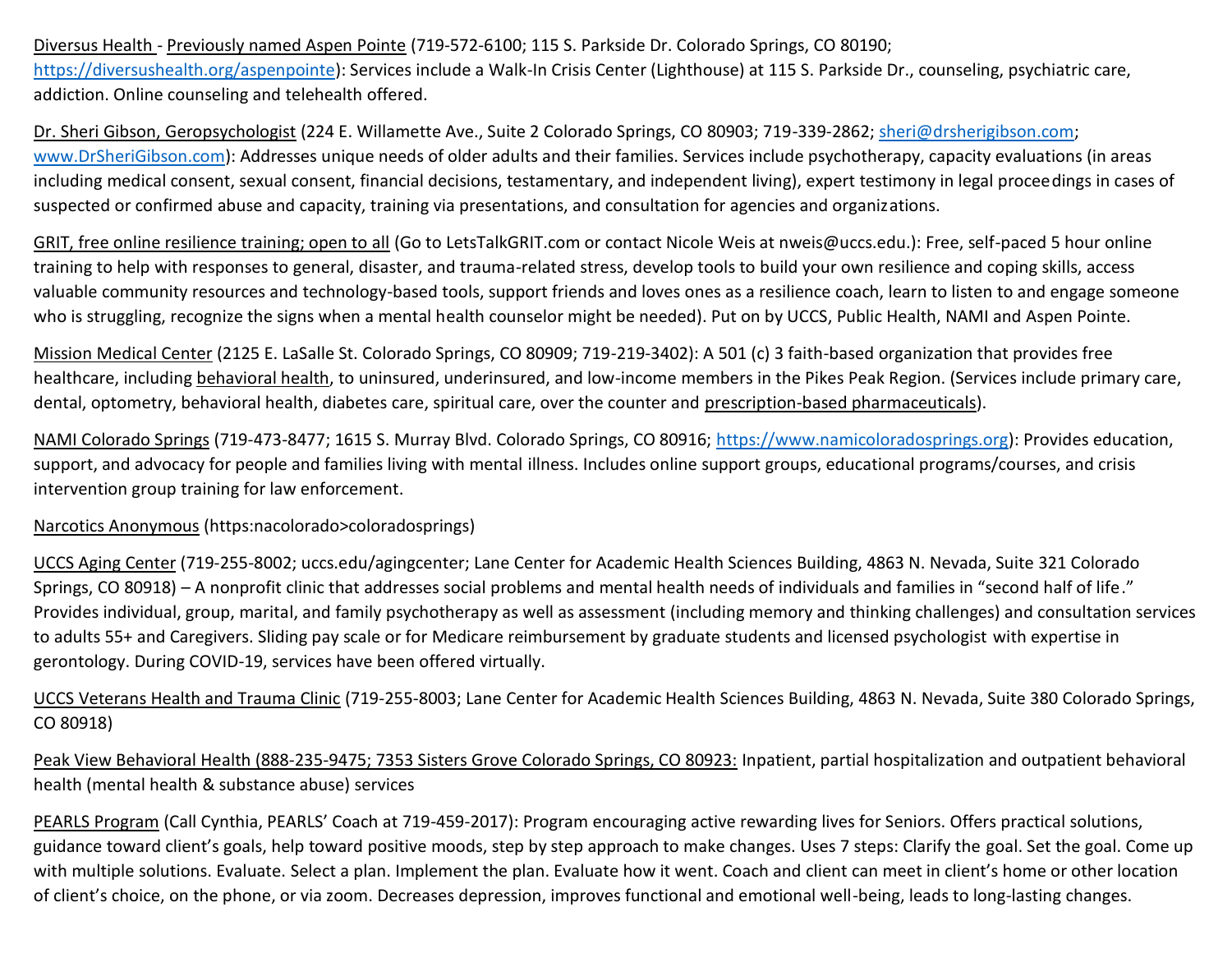Special Kids Special Families (719-447-8983): Provides respite and specialized care for children and adults with disabilities and special needs. Also provides individual, family, and group behavioral health to all ages, including Seniors – Do not have to have a disability to receive these behavioral health services. In person or via telehealth. Accepts Medicaid, Signa, sliding scale, and some services are covered by grants.

Mt. Carmel Veterans Service Center (719-772-7000; VeteransCenter.org; 530 Communication Circle Colorado Springs, CO 80905): Provides Veterans of all eras and their families access many community services in one location. Collaborates with community partners providing best practices in transition and wellness services. Services include transition and employment, benefits and resource assistance, behavioral health and wellness, education and support, financial, legal, and community events and programs.

**\_\_\_\_\_\_\_\_\_\_\_\_\_\_\_\_\_\_\_\_\_\_\_\_\_\_\_\_\_\_\_\_\_\_\_\_\_\_\_\_\_\_\_\_\_\_\_\_\_\_\_\_\_\_\_\_\_\_\_\_\_\_\_\_\_\_\_\_\_\_\_\_\_\_\_\_\_\_\_\_\_\_\_\_\_\_\_\_\_\_\_\_\_\_\_\_\_\_\_\_\_\_\_\_\_\_\_\_\_\_\_\_\_\_\_\_\_\_\_\_\_\_\_\_\_**

### **BRAIN CARE AND BRAIN INJURY RESOURCES**

Brain Injury Alliance Colorado (800-955-2443; BIAColorado.org): Resource for help, services and programs for survivors of an injury to the brain, their families, and providers. May call to request the free Pikes Peak Region Brain Injury Professionals Network Brain Injury Directory. Some of these services, including classes, rehabilitation, and support groups, take place at Encompass Health Rehabilitation Hospital (325 S. Parkside Dr. Colorado Springs, CO 80910; 719-630-8000).

Encompass Health Rehabilitation Hospital (719-630-800; 325 S. Parkside Dr. Colorado Springs, CO 80910): Outpatient and inpatient rehabilitation, classes, and support groups.

Harmonized Brain Centers (719-661-6422; 2149 N. Academy Blvd. Colorado Springs, CO 80909; [www.HarmonizedBrainCenters.com\)](http://www.harmonizedbraincenters.com/): Improve brain function from concussion or TBI using safe, proven, effective Neurofeedback, biofeedback, and other modalities.

Penrose-St. Francis Rehabilitation (Centura Health; 2222 N. Nevada Ave. Colorado Springs, CO 80907; 719-776-5200): Neurological rehabilitation after an injury or brain disorder. Inpatient and outpatient services. Services include PT, OT, Speech, Language and Cognitive Therapy, community re-entry assistance, wheelchair clinic, fitness to drive, driving rehabilitation, seating and positioning clinic, vestibular program, vision therapy, ImPACT Testing/Evaluation by neuropsychologist)

**\_\_\_\_\_\_\_\_\_\_\_\_\_\_\_\_\_\_\_\_\_\_\_\_\_\_\_\_\_\_\_\_\_\_\_\_\_\_\_\_\_\_\_\_\_\_\_\_\_\_\_\_\_\_\_\_\_\_\_\_\_\_\_\_\_\_\_\_\_\_\_\_\_\_\_\_\_\_\_\_\_\_\_\_\_\_\_\_\_\_\_\_\_\_\_\_\_\_\_\_\_\_\_\_\_\_\_\_\_\_\_\_\_\_\_\_\_\_\_\_\_\_\_\_\_**

Rocky Mountain Health Care Services BrainCare (719-520-5656; 2502 E. Pikes Peak Ave. Colorado Springs, CO 80909; [www.rmhcare.org\)](http://www.rmhcare.org/): The Neuropathways Center provides living skills training, community integration, and professional behavioral health services.

# **CAREGIVER RESOURCES AND CAREGIVER SUPPORT GROUPS** *(Please refer to page 7 & page 84 in Yellow Book for additional resources).*

All About Dignity (allaboutdignity.com): Personal Care Worker classes/training and certificate.

### The Alzheimer's Association's 24/7 Helpline (1-800-273-3900)

Alzheimer's Association Online Support Groups (To register or learn more, go to [www.alz.org/crf\)](http://www.alz.org/crf) Online support groups including Veterans Caregivers, Lewy Body Dementia Caregivers, Grieving through Dementia: A support group to discuss anticipatory grief, Younger Onset Caregivers, New Beginnings: A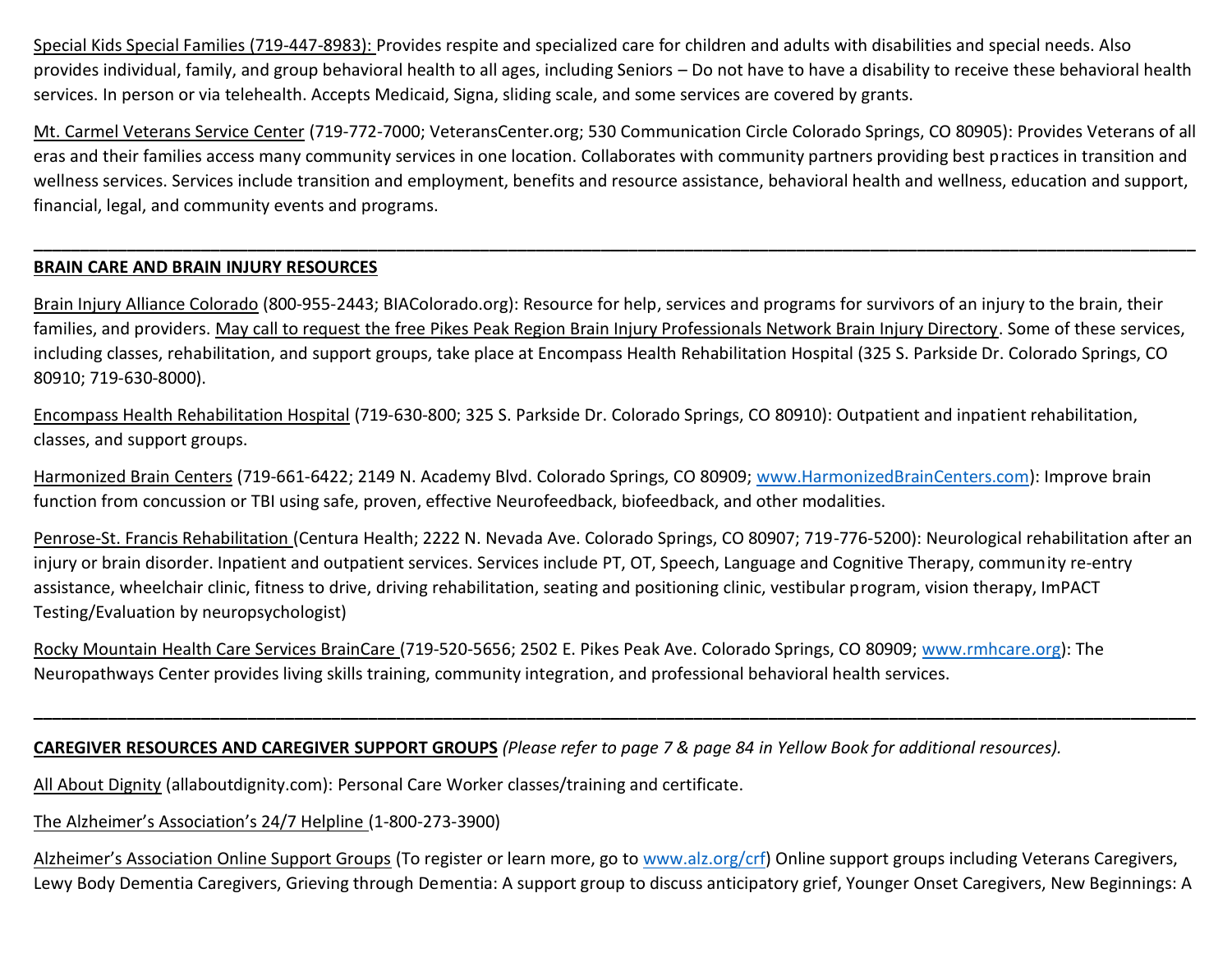support group for those grieving the loss of a loved one, Adult Children Caregiver Group: A support group for children caring for aging parents, Men's Caregiver Group, Women's Caregiver Group, Adult Children Caregiver Group: A support group for children caring for aging parents, Frontotemporal Dementia Caregiver Group, Sandwich Generation Caregiver Group: A support group for those raising children and caring for an elder with dementia.

Cardinal Life with Jane W. Barton, MTS, MASM, CSA in partnership with AARP (303-489-3903; [www.CardinalLife.com;](http://www.cardinallife.com/) [CardinalLife@msn.com\)](mailto:CardinalLife@msn.com): Educational programs, books, and blogs to assist Caregivers and all people concerning challenges surrounding aging, serious illness, end of life, grief, resiliency, caregiving etc.

Colorado Respite Coalition (303-233-1666; 844-265-2372; www.coloradorespitecoalition.org): An allied network of families and community partners working to strengthen and support family caregivers of individuals with special health care needs. Seeks to expand respite services in CO. Services include online training and education, respite vouchers, respite locator, and community grants to expand respite programming and services.

Comfy Chair – Facebook Support Group for all Caregivers

Maria's Place (Mariasplace.com; contact Stephanie Giangiulio – 970-306-5466; [Stephanie@mariasplace.com\)](mailto:Stephanie@mariasplace.com) – An organization that provides engaging activities, resources etc. (many free, some requiring pay) for older adults and for Caregivers. Also has a Facebook page that provides free presentations on Tuesday and Thursday.

Pikes Peak Area Agency on Aging Caregiver Support Program (Call 719-471-7080 ext. 107 or 719-471-2096).

TeepaSnow.com: Teepa Snow is an educator and trainer on dementia care. Website has podcasts or webinars.

You Tube – Teepa Snow: Free videos containing segments of trainings Teepa has done on various issue related to dementia care.

UCCS Aging Center's Virtual Caregiving Coping Group (Call 719-255-8002).

**CARE MANAGEMENT AGENCIES** *(Please refer to page 6 of the Yellow Book for additional resources).*

Care Planners (719-520-0711; 2960 N. Academy Blvd, #201 Colorado Springs, CO 80917)

Geriatric Care Manager Aging Life Care Association [\(www.aginglifecare.org\)](http://www.aginglifecare.org/): Professional advocates / Geriatric Care Managers for individuals to take to their medical appointments if needed.

**\_\_\_\_\_\_\_\_\_\_\_\_\_\_\_\_\_\_\_\_\_\_\_\_\_\_\_\_\_\_\_\_\_\_\_\_\_\_\_\_\_\_\_\_\_\_\_\_\_\_\_\_\_\_\_\_\_\_\_\_\_\_\_\_\_\_\_\_\_\_\_\_\_\_\_\_\_\_\_\_\_\_\_\_\_\_\_\_\_\_\_\_\_\_\_\_\_\_\_\_\_\_\_\_\_\_\_\_\_\_\_\_\_\_\_\_\_\_\_\_\_\_\_\_\_**

**\_\_\_\_\_\_\_\_\_\_\_\_\_\_\_\_\_\_\_\_\_\_\_\_\_\_\_\_\_\_\_\_\_\_\_\_\_\_\_\_\_\_\_\_\_\_\_\_\_\_\_\_\_\_\_\_\_\_\_\_\_\_\_\_\_\_\_\_\_\_\_\_\_\_\_\_\_\_\_\_\_\_\_\_\_\_\_\_\_\_\_\_\_\_\_\_\_\_\_\_\_\_\_\_\_\_\_\_\_\_\_\_\_\_\_\_\_\_\_\_\_\_\_\_\_**

Life Care Solutions (719-447-1711; 1219 Lake Plaza Dr., #C Colorado Springs, CO 80906; [www.lifecaresolutions.com\)](http://www.lifecaresolutions.com/)

# **CHAMBERS OF COMMERCE**

Colorado Springs Chamber and EDC (719-471-8181; 102 S. Tejon St., #430 Colorado Springs, CO 80903; [www.coloradospringschamberedc.com\)](http://www.coloradospringschamberedc.com/)

Fountain Valley Chamber of Commerce (719-382-3190; 116 S. Main St. Fountain Co 80817; www.fountainvalleychamber.com)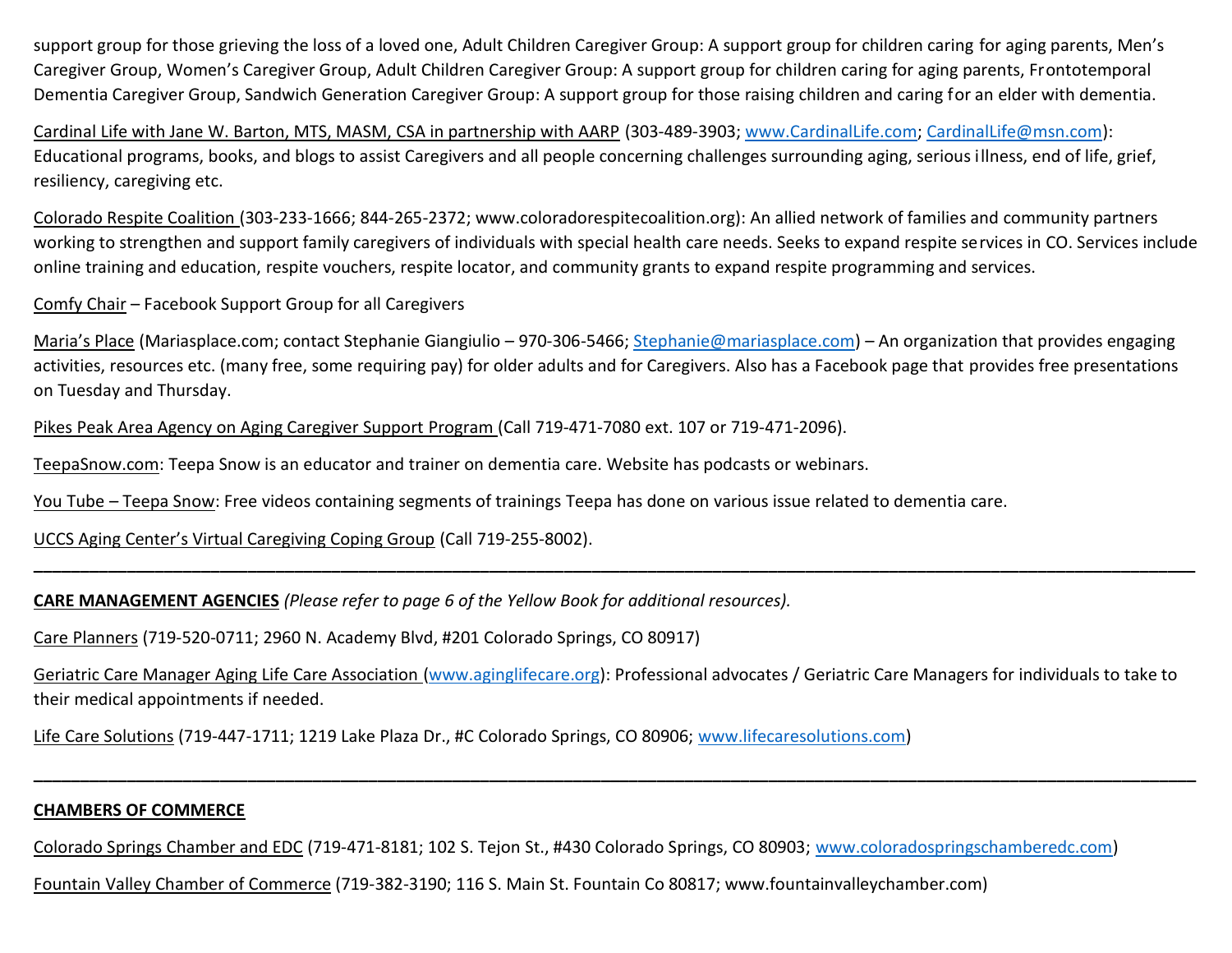Manitou Springs Chamber of Commerce (719-685-5089; 354 Manitou Ave. Manitou Springs, CO 80829; [www.manitousprings.org\)](http://www.manitousprings.org/)

Tri-Lakes Chamber of Commerce (719-481-3282; 166 2<sup>nd</sup> St. Monument, CO 80132)

### **CONSUMER PROTECTION / INFORMATION** *(Please refer to pages 17-20 in Senior Yellow Book for additional resources).*

Better Business Bureau (BBB (25 N. Wahsatch Ave. #100 Colorado Springs, CO 80903; [www.bbb.org/southern-colorado\)](http://www.bbb.org/southern-colorado) AARP Elderwatch (800-222- 444x2; 303 E. 17<sup>th</sup> Ave. #510 Denver, CO 80203): Fights financial exploitation of older Coloradans through education and outreach and by providing information and referrals) Helpful Website Regarding Scams: [www.ncoa.org,](http://www.ncoa.org/) [www.fbi.gov/scams,](http://www.fbi.gov/scams) [www.idTheftcenter.org/scams.](http://www.idtheftcenter.org/scams)

**\_\_\_\_\_\_\_\_\_\_\_\_\_\_\_\_\_\_\_\_\_\_\_\_\_\_\_\_\_\_\_\_\_\_\_\_\_\_\_\_\_\_\_\_\_\_\_\_\_\_\_\_\_\_\_\_\_\_\_\_\_\_\_\_\_\_\_\_\_\_\_\_\_\_\_\_\_\_\_\_\_\_\_\_\_\_\_\_\_\_\_\_\_\_\_\_\_\_\_\_\_\_\_\_\_\_\_\_\_\_\_\_\_\_\_\_\_\_\_\_\_\_\_\_\_**

To get on the Do Not Call Registry to avoid robocalls and telemarketing (https://www.donotcall.gov)

To Report Telephone Scams to the Federal Trade Commission (1-877-382-4357)

To report Caller ID Spoofing online or on the phone to the Federal Communications Commission (1-888-225-5322)

# **COVID TESTING SITES (COMMUNITY-BASED, FREE DRIVE-THRU)**

*(Please refer to elpasocountyhealth.org/covid-19-testing-information for additional information).*

Citadel Mall in Colorado Springs (750 Citadel Dr. E.; Citadel Mall Parking Lot just south of JC Penney) Operates Monday-Sunday, 8:00 am – 6:00 pm

North Colorado Springs (2070 Interquest Parkway; southeast of the Pikes Peak Community College Rampart Range campus) Operates Monday-Sunday, 8:00 am – 6:00 pm

Falcon/Peyton (12072 Royal County Down Rd. in Falcon; behind Falcon First Station #1) Operates Tuesday and Thursday, 9:00 am – 2:00 pm

Fountain (6436 US Highway 85-87 Colorado Springs, CO 80817; location formerly known as the Beckett Event Center) Operates Monday-Sunday, 8:00 am – 6 pm

**\_\_\_\_\_\_\_\_\_\_\_\_\_\_\_\_\_\_\_\_\_\_\_\_\_\_\_\_\_\_\_\_\_\_\_\_\_\_\_\_\_\_\_\_\_\_\_\_\_\_\_\_\_\_\_\_\_\_\_\_\_\_\_\_\_\_\_\_\_\_\_\_\_\_\_\_\_\_\_\_\_\_\_\_\_\_\_\_\_\_\_\_\_\_\_\_\_\_\_\_\_\_\_\_\_\_\_\_\_\_\_\_\_\_\_\_\_\_\_\_\_\_\_\_\_**

# **COVID-19 TESTING SITE (PRIVATE NON-PROFIT, FREE, DRIVE-THRU)**

Mission Medical Center (missionmedicalclinic.org; 2125 E. LaSalle St. Colorado Springs, CO 80909; 719-219-3402): Register online for free drive through appointment.

**\_\_\_\_\_\_\_\_\_\_\_\_\_\_\_\_\_\_\_\_\_\_\_\_\_\_\_\_\_\_\_\_\_\_\_\_\_\_\_\_\_\_\_\_\_\_\_\_\_\_\_\_\_\_\_\_\_\_\_\_\_\_\_\_\_\_\_\_\_\_\_\_\_\_\_\_\_\_\_\_\_\_\_\_\_\_\_\_\_\_\_\_\_\_\_\_\_\_\_\_\_\_\_\_\_\_\_\_\_\_\_\_\_\_\_\_\_\_\_\_\_\_\_\_\_**

### **COVID-19 TESTING AT HOME**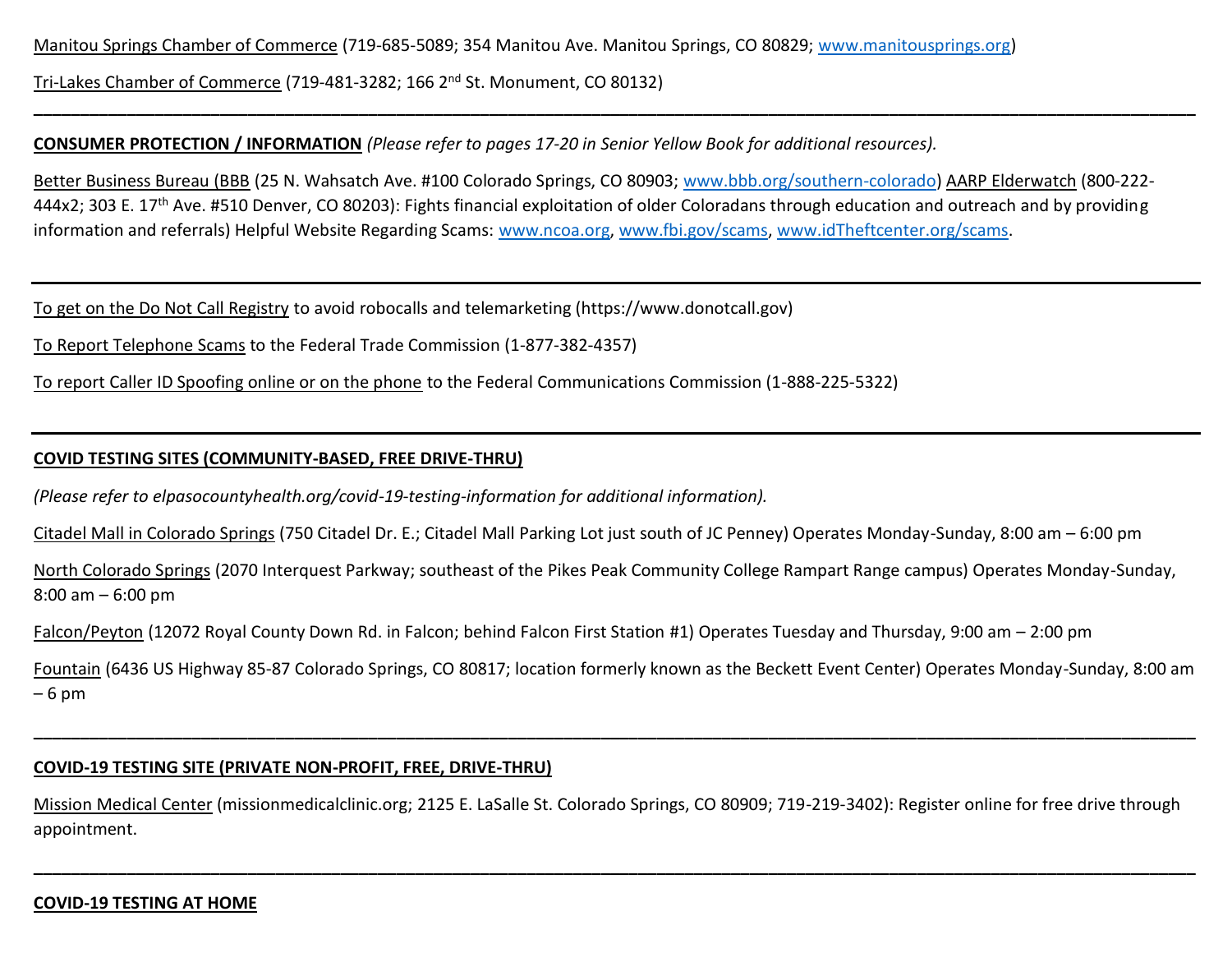### **DENTAL SERVICES**

Dr. Darrel E. Kneupper, DDS, Denture Specialist & Consultant (719-963-2737): Provides outreach denture services. Provides denture services in people's homes and in long-term care communities (new complete and partial dentures, repairs etc.).

Mission Medical Center (2125 E. LaSalle St. Colorado Springs, CO 80909; 719-219-3402): A 501 (c) 3 faith-based organization that provides free healthcare, including behavioral health, to uninsured, underinsured, and low-income members in the Pikes Peak Region. (Services include primary care, dental, optometry, behavioral health, diabetes care, spiritual care, over the counter and prescription-based pharmaceuticals).

**\_\_\_\_\_\_\_\_\_\_\_\_\_\_\_\_\_\_\_\_\_\_\_\_\_\_\_\_\_\_\_\_\_\_\_\_\_\_\_\_\_\_\_\_\_\_\_\_\_\_\_\_\_\_\_\_\_\_\_\_\_\_\_\_\_\_\_\_\_\_\_\_\_\_\_\_\_\_\_\_\_\_\_\_\_\_\_\_\_\_\_\_\_\_\_\_\_\_\_\_\_\_\_\_\_\_\_\_\_\_\_\_\_\_\_\_\_\_\_\_\_\_\_\_\_**

### **DISABILITY SERVICE ORGANIZATIONS** *(Please refer to pages 20-25 in the Yellow Book for additional resources).*

The Independence Center (719-471-8181; Video Phone for the Deaf: 719-358-2513; [www.the-ic.org;](http://www.the-ic.org/) 729 S. Tejon St. Colorado Springs, CO 80903): A nonprofit supporting folks with disabilities to achieve independence. Disabilities include mental health, cognitive, physical, blindness and low vision, deaf and hard of hearing. Programs/Services include: 1) Receive what clients need to live independently (apply for disability benefits, learn about transportation, tools and assistive technology to make life easier, job preparation and assistance with find employment 2) Live on their own (Learn about home modification programs, information about housing options, for those who qualify - transition from a nursing home to the community with appropriate services and supports, for veterans-direct the services and supports needed to live independently in their home and community. 3) Clients receive skills & support to reach their goals (information about community services, join a support group, learn about their rights and how to use those to gain greater independence, skills classes 4) Clients learn to speak up for themselves and their community (advocate for themselves to overcome life's barriers, work with others to raise awareness and challenge institutional barriers on local and state levels; for youth-grow their leadership skills. 5) Home health care that is self-directed or physician-directed, for all ages, and with the Caregiver of client's choice or an employee of the IC. 6) CNA Training: Offers day and evening classes to come a qualified Certified Nurse Aide. 7)The Independence Center currently has clear masks available for those interacting with people who are hard of hearing or deaf.

The Resource Exchange (TRE) (719-380-1100; 6385 Corporate Dr. #310 Colorado Springs, CO 80919; www.tre.org): Serves folks of all ages, coordinating access to and delivery of Medicaid waiver and state funded services for individuals with disabilities and other needs.

Special Kids Special Families (719-447-8983): Provides respite and specialized care for children and adults with disabilities and special needs. Also provides individual, family, and group behavioral health to all ages, including Seniors – Do not have to have a disability to receive these behavioral health services. In person or via telehealth. Accepts Medicaid, Signa, sliding scale, and some are covered by grants.

**\_\_\_\_\_\_\_\_\_\_\_\_\_\_\_\_\_\_\_\_\_\_\_\_\_\_\_\_\_\_\_\_\_\_\_\_\_\_\_\_\_\_\_\_\_\_\_\_\_\_\_\_\_\_\_\_\_\_\_\_\_\_\_\_\_\_\_\_\_\_\_\_\_\_\_\_\_\_\_\_\_\_\_\_\_\_\_\_\_\_\_\_\_\_\_\_\_\_\_\_\_\_\_\_\_\_\_\_\_\_\_\_\_\_\_\_\_\_\_\_\_\_\_\_\_**

**\_\_\_\_\_\_\_\_\_\_\_\_\_\_\_\_\_\_\_\_\_\_\_\_\_\_\_\_\_\_\_\_\_\_\_\_\_\_\_\_\_\_\_\_\_\_\_\_\_\_\_\_\_\_\_\_\_\_\_\_\_\_\_\_\_\_\_\_\_\_\_\_\_\_\_\_\_\_\_\_\_\_\_\_\_\_\_\_\_\_\_\_\_\_\_\_\_\_\_\_\_\_\_\_\_\_\_\_\_\_\_\_\_\_\_\_\_\_\_\_\_\_\_\_\_**

**DISEASE-SPECIFIC ORGANIZATIONS** *(Please refer to pages 49-51 in the Yellow Book for resources).*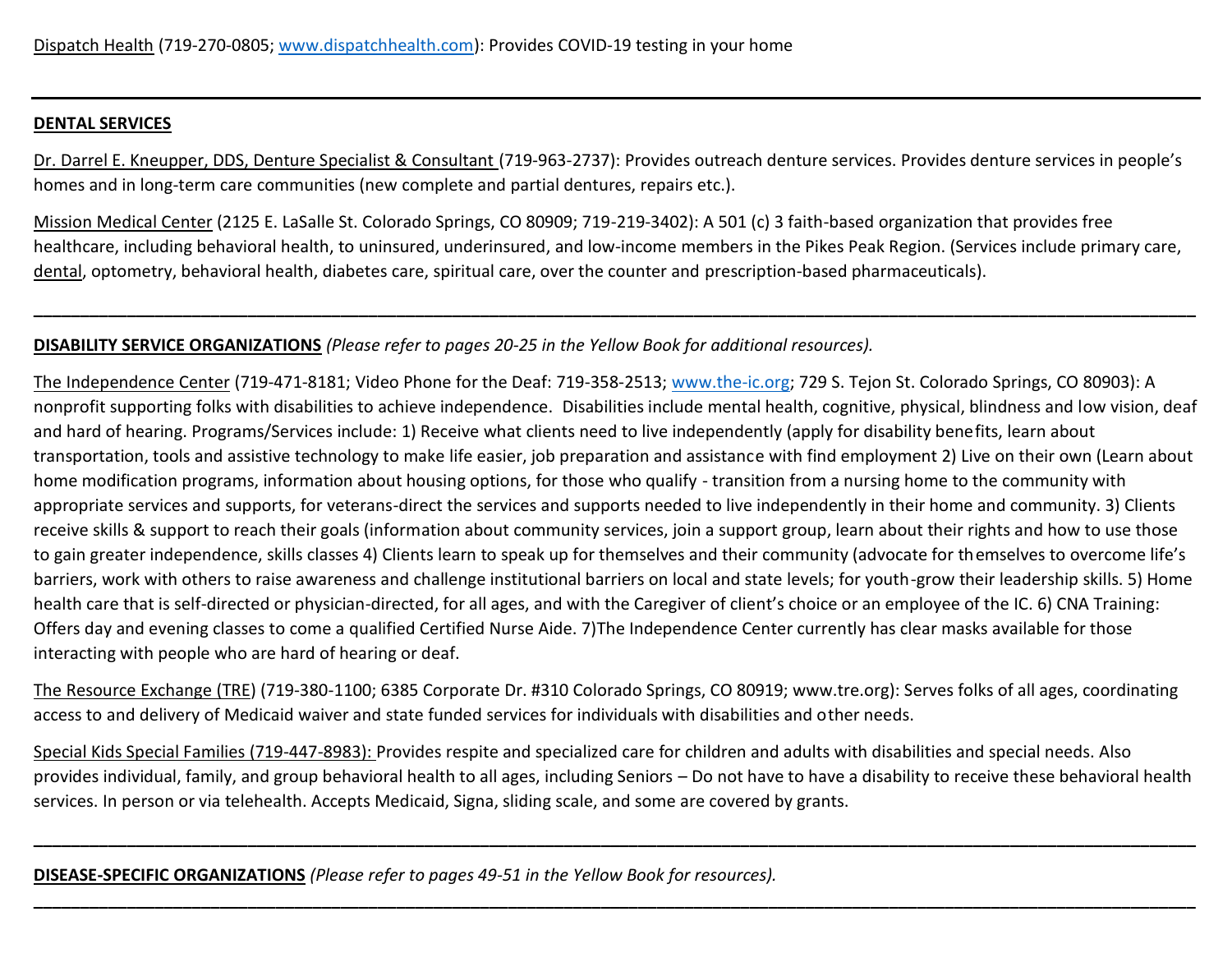#### **DRIVING SAFETY & EVALUATION**

Fitness to Drive, Health Promotion Partners (719-231-6657; Dr. Terri Cassidy OTD, OTR/L CDRS; 2924 Beacon St., #D Colorado Springs, CO 80907; [www.healthpromotionpartners.com\)](http://www.healthpromotionpartners.com/): Driving evaluations, connects driver with adaptive devices for car, and provides training with adaptive equipment.

**\_\_\_\_\_\_\_\_\_\_\_\_\_\_\_\_\_\_\_\_\_\_\_\_\_\_\_\_\_\_\_\_\_\_\_\_\_\_\_\_\_\_\_\_\_\_\_\_\_\_\_\_\_\_\_\_\_\_\_\_\_\_\_\_\_\_\_\_\_\_\_\_\_\_\_\_\_\_\_\_\_\_\_\_\_\_\_\_\_\_\_\_\_\_\_\_\_\_\_\_\_\_\_\_\_\_\_\_\_\_\_\_\_\_\_\_\_\_\_\_\_\_\_\_\_**

Penrose-St. Francis Rehabilitation (Centura Health; 2222 N. Nevada Ave. Colorado Springs, CO 80907; 719-776-5200): Neurological rehabilitation after an injury or brain disorder. Inpatient and outpatient services. Services include PT, OT, Speech, Language and Cognitive Therapy, fitness to drive, driving rehabilitation, community Re-entry assistance, wheelchair clinic, , seating and positioning clinic, vestibular program, vision therapy, ImPACT Testing/Evaluation by neuropsychologist)

**END OF LIFE / LEGACY PLANNING** (Please refer to the article "This Could Save Your Life! - Medical Durable Power of Attorney vs Living Will/Five Wishes" on the co-parkinson.org website under the 'Resources' tab for complete discussion about end-of-life planning especially for people with Parkinson's)

**Five Wishes** (https:/fivewishes.org; [www.agingwithdignity.org;](http://www.agingwithdignity.org/) Silver Key-884-2300): Complete approach to making and documenting your end-of-life care and comfort choices: 1) The person I want to make care decisions for me when I can't. 2) The kind of medical treatment I want or don't want. 3) How comfortable I want to be. 4) How I want people to treat me. 5) What I want my loved ones to know.

**Why Wait Stories** (719-291-6967; whywaitstories.com; [laurenmurphyferrara@gmail.com\)](mailto:laurenmurphyferrara@gmail.com): Lauren Murphy Ferrara, long-time broadcast journalist and previous news anchor in Colorado Springs, creates Legacy Films about loved ones. Various lengths and approaches offered; incorporates interviews, photos, music etc.

**\_\_\_\_\_\_\_\_\_\_\_\_\_\_\_\_\_\_\_\_\_\_\_\_\_\_\_\_\_\_\_\_\_\_\_\_\_\_\_\_\_\_\_\_\_\_\_\_\_\_\_\_\_\_\_\_\_\_\_\_\_\_\_\_\_\_\_\_\_\_\_\_\_\_\_\_\_\_\_\_\_\_\_\_\_\_\_\_\_\_\_\_\_\_\_\_\_\_\_\_\_\_\_\_\_\_\_\_\_\_\_\_\_\_\_\_\_\_\_\_\_\_\_\_\_**

**\_\_\_\_\_\_\_\_\_\_\_\_\_\_\_\_\_\_\_\_\_\_\_\_\_\_\_\_\_\_\_\_\_\_\_\_\_\_\_\_\_\_\_\_\_\_\_\_\_\_\_\_\_\_\_\_\_\_\_\_\_\_\_\_\_\_\_\_\_\_\_\_\_\_\_\_\_\_\_\_\_\_\_\_\_\_\_\_\_\_\_\_\_\_\_\_\_\_\_\_\_\_\_\_\_\_\_\_\_\_\_\_\_\_\_\_\_\_\_\_\_\_\_\_\_**

**FINANCIAL ASSISTANCE RESOURCES** – *Please refer to the Yellow Book, pages 32-35.*

**(IN-HOME) FOOT CARE** *(Please refer to page 51 in the Yellow Book for foot clinic resources).*

Main Specialty Footcare (303-980-0015; [Michelle@specialtyfootcare.com\)](mailto:Michelle@specialtyfootcare.com): Foot and nail care provided by nurses in senior living communities and individual's homes.

The Toe Nail Guy (719-930-3602; [martin@thetoenailguy.com\)](mailto:martin@thetoenailguy.com): Toenail care including Epsom soak, clean and cut, remove any calluses, essential oil massage. Will do fingernails as well (no polish) as long as toenails are being done. By appointment only Monday – Friday, 9 am – 4 pm.

**\_\_\_\_\_\_\_\_\_\_\_\_\_\_\_\_\_\_\_\_\_\_\_\_\_\_\_\_\_\_\_\_\_\_\_\_\_\_\_\_\_\_\_\_\_\_\_\_\_\_\_\_\_\_\_\_\_\_\_\_\_\_\_\_\_\_\_\_\_\_\_\_\_\_\_\_\_\_\_\_\_\_\_\_\_\_\_\_\_\_\_\_\_\_\_\_\_\_\_\_\_\_\_\_\_\_\_\_\_\_\_\_\_\_\_\_\_\_\_\_\_\_\_\_\_**

### **GUARDIANSHIP PROVIDERS & RESOURCES**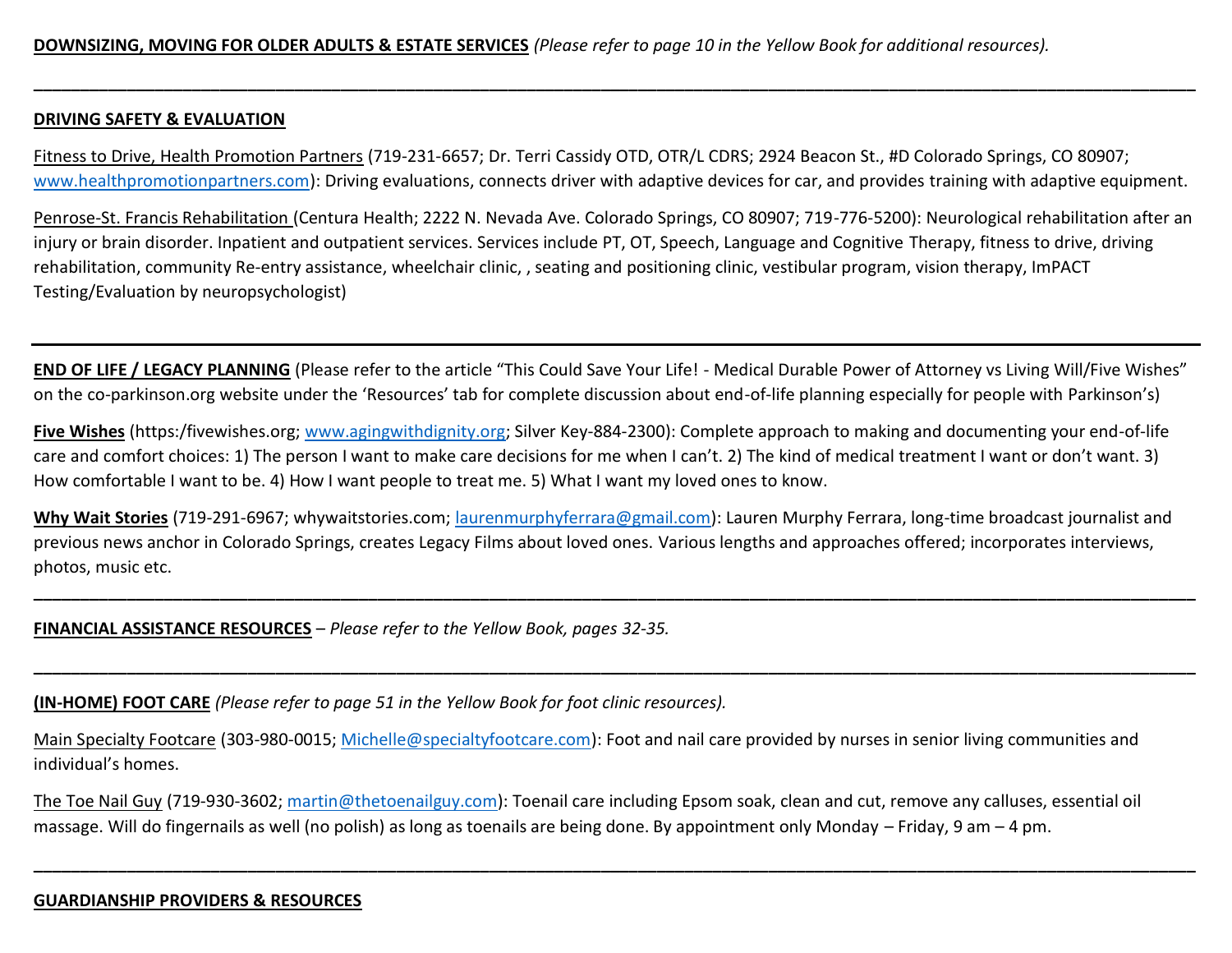Dr. Sheri Gibson (224 E. Willamette Ave., Suite 2 Colorado Springs, CO 80903; 719-339-2862; [sheri@drsherigibson.com;](mailto:sheri@drsherigibson.com) www.DrSheriGibson.com):

Addresses unique needs of older adults and their families. Services include psychotherapy, capacity evaluations (in areas including medical consent, sexual consent, financial decisions, testamentary, and independent living), expert testimony in legal proceedings in cases of suspected or confirmed abuse and capacity, training via presentations, and consultation for agencies and organizations.

Life Care Solutions (Colorado Springs: 719-447-1711; 1219 Lake Plaza Dr., Suite C, Colorado Springs, CO 80906; Denver: 303-986-0218; Pueblo: 719-543- 0505; Toll Free # 877-794-9582; [www.lifecaresolutions.com\)](http://www.lifecaresolutions.com/): Services include Medical Power of Attorney, Care Management, Assessments, Medication Management

**\_\_\_\_\_\_\_\_\_\_\_\_\_\_\_\_\_\_\_\_\_\_\_\_\_\_\_\_\_\_\_\_\_\_\_\_\_\_\_\_\_\_\_\_\_\_\_\_\_\_\_\_\_\_\_\_\_\_\_\_\_\_\_\_\_\_\_\_\_\_\_\_\_\_\_\_\_\_\_\_\_\_\_\_\_\_\_\_\_\_\_\_\_\_\_\_\_\_\_\_\_\_\_\_\_\_\_\_\_\_\_\_\_\_\_\_\_\_\_\_\_\_\_\_\_**

Office of Public Guardianship of Colorado [\(https://colorado-opg.org\)](https://colorado-opg.org/)

Silver Key - Ann McKenzie: (Call 719-884-2300).

#### **HAZARDOUS CLEAN UP**

Bio-One (Call 719-421-1121 – a 24/7 line): Provides crime, death, and hoarder clean-up.

**(NON-MEDICAL) HOME HEALTH AGENCIES** (also see "List of Providers" tab on the co-parkinson.org website for updated list of companies that took the Colorado Parkinson Foundation's Parkinson's 101 training within the past year)

**\_\_\_\_\_\_\_\_\_\_\_\_\_\_\_\_\_\_\_\_\_\_\_\_\_\_\_\_\_\_\_\_\_\_\_\_\_\_\_\_\_\_\_\_\_\_\_\_\_\_\_\_\_\_\_\_\_\_\_\_\_\_\_\_\_\_\_\_\_\_\_\_\_\_\_\_\_\_\_\_\_\_\_\_\_\_\_\_\_\_\_\_\_\_\_\_\_\_\_\_\_\_\_\_\_\_\_\_\_\_\_\_\_\_\_\_\_\_\_\_\_\_\_\_\_**

Sages Elder Care (719-393-3580; 5550 Tech Center Drive, Suite 307 Colorado Springs, CO 80919; [www.sageseldercare.com\)](http://www.sageseldercare.com/): Provides 24/7 caregiving services, care management, and assistance with long-term care insurance with the goal of clients maintaining the highest level of desired independence while remaining safe and relationally connected. Trained in caring for individuals with Parkinson's and dementia. Caregiving services include, but are not limited to, cooking, cleaning, laundry, medication reminders, companionship and activities, errands, taking clients shopping, to activities and to Dr. appointments, shower, toileting and transfer assistance. Provides resource information, assistance with accessing VA and Long-Term Care Insurance Benefits. Accepts private pay, Long-Term Care Insurance, the Pikes Peak Area Agency on Aging Vouchers, and VA benefits (while receiving coverage from the VA for Sages Elder Care's services can be a challenge). Serves Colorado Springs, Black Forest, Monument, Palmer Lake, Widefield, Security, Fountain, Falcon, Peyton, Manitou Springs, Green Mountain Falls, Cascade, and Woodland Park.

**\_\_\_\_\_\_\_\_\_\_\_\_\_\_\_\_\_\_\_\_\_\_\_\_\_\_\_\_\_\_\_\_\_\_\_\_\_\_\_\_\_\_\_\_\_\_\_\_\_\_\_\_\_\_\_\_\_\_\_\_\_\_\_\_\_\_\_\_\_\_\_\_\_\_\_\_\_\_\_\_\_\_\_\_\_\_\_\_\_\_\_\_\_\_\_\_\_\_\_\_\_\_\_\_\_\_\_\_\_\_\_\_\_\_\_\_\_\_\_\_\_\_\_**

### **HOME HEALTH AGENCIES THAT EMPLOY FRIENDS AND FAMILY MEMBERS OF CLIENTS**

Envida (719-301-6870; envidacares.org)

Independence Center (719-476-3107; 729 S. Tejon St. Colorado Springs, CO 80903): Call to find out how to qualify for the Family/Friend Caregiver Program; primarily Medicaid.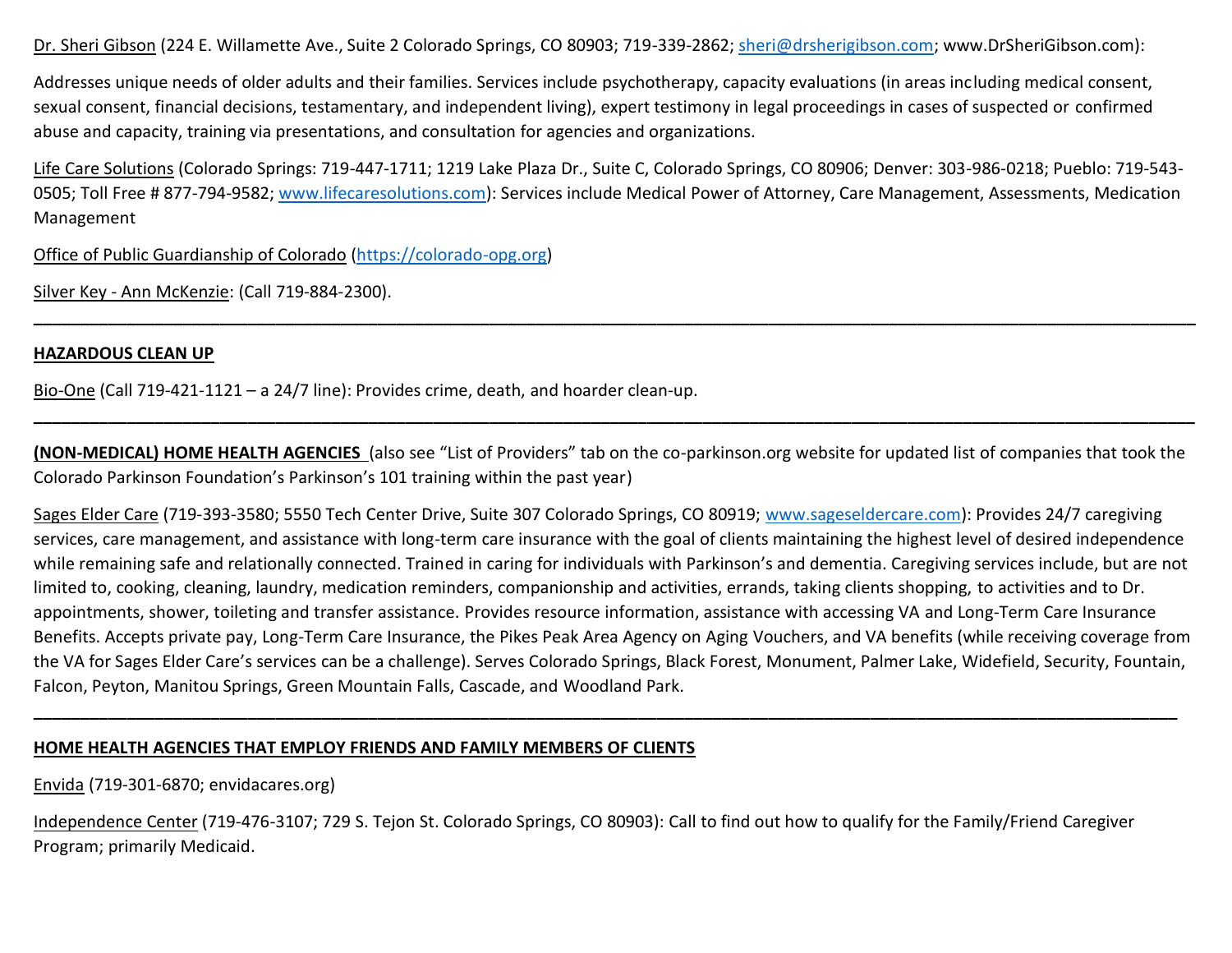PASCO (303-233-3122; 9197 W. 6<sup>th</sup> Ave. Suite 1000 Lakewood, CO 80215; [info@pascohh.com;](mailto:info@pascohh.com) Alayne.kelly@pascohh.com ) For individuals with special needs. While main office is in Lakewood, services are also available in Colorado Springs.

**\_\_\_\_\_\_\_\_\_\_\_\_\_\_\_\_\_\_\_\_\_\_\_\_\_\_\_\_\_\_\_\_\_\_\_\_\_\_\_\_\_\_\_\_\_\_\_\_\_\_\_\_\_\_\_\_\_\_\_\_\_\_\_\_\_\_\_\_\_\_\_\_\_\_\_\_\_\_\_\_\_\_\_\_\_\_\_\_\_\_\_\_\_\_\_\_\_\_\_\_\_\_\_\_\_\_\_\_\_\_\_\_\_\_\_\_\_\_\_\_\_\_\_\_\_**

### **HOME MODIFICATIONS AND SAFETY**

Accessible Systems (719-387-0675; [www.accessiblemed.com\)](http://www.accessiblemed.com/) Install lifts, elevators, ramps, railing, bath remodels etc.

Next Day Access (719-494-0443): Has a grant that allows some of the services to be done for free. Other services require private pay, or utilize client credit, or rent to own. Services include grab bars, wheelchair ramps (sales and rentals), stair lifts, platform lifts, bathroom modifications, vehicle lifts etc.

#### **HOME SHARE**

Sunshine Home Share Colorado (719-744-3911; 14 South Chestnut Street Colorado Springs, CO 80905; Call or email Teresa Ornelas, MSW, Colorado Springs Home Share Coordinato[rTeresa@sunshinehomeshare.org\)](mailto:Teresa@sunshinehomeshare.org): Nonprofit helping home owners above the age of 55 age in place. Looks to build relationships in community by assisting in matching a home owner with a home seeker of any age. Home sharing creates mutually beneficial relationship, exchanging supportive services (gardening, household chores etc.) and companionship for affordable rent.

**\_\_\_\_\_\_\_\_\_\_\_\_\_\_\_\_\_\_\_\_\_\_\_\_\_\_\_\_\_\_\_\_\_\_\_\_\_\_\_\_\_\_\_\_\_\_\_\_\_\_\_\_\_\_\_\_\_\_\_\_\_\_\_\_\_\_\_\_\_\_\_\_\_\_\_\_\_\_\_\_\_\_\_\_\_\_\_\_\_\_\_\_\_\_\_\_\_\_\_\_\_\_\_\_\_\_\_\_\_\_\_\_\_\_\_\_\_\_\_\_\_\_\_\_\_**

# **HEARING IMPAIRMENT RESOURCES / LANGUAGE INTERPRETER / TRANSLATION SERVICES**

### *(Please refer to page 51 in the Yellow Book for additional resources).*

The Independence Center (719-471-8181; Video Phone for the Deaf: 719-358-2513; [www.the-ic.org;](http://www.the-ic.org/) 729 S. Tejon St. Colorado Springs, CO 80903): A nonprofit supporting folks with disabilities to achieve independence. Disabilities include mental health, cognitive, physical, blindness and low vision, deaf and hard of hearing. Programs/Services include: 1) Receive what clients need to live independently (apply for disability benefits, learn about transportation, tools and assistive technology to make life easier, job preparation and assistance with find employment 2) Live on their own (Learn about home modification programs, information about housing options, for those who qualify- transition from a nursing home to the community with appropriate services and supports, for veterans-direct the services and supports needed to live independently in their home and community). 3) Clients receive skills & support to reach their goals (information about community services, join a support group, learn about their rights and how to use those to gain greater independence, skills classes. 4) Clients learn to speak up for themselves and their community (advocate for themselves to overcome life's barriers, work with others to raise awareness and challenge institutional barriers on local and state levels; for youth-grow their leadership skills. 5) Home health care that is self-directed or physician-directed, for all ages, and with the Caregiver of client's choice or an employee of the IC. 6) CNA Training: Offers day and evening classes to come a qualified Certified Nurse Aide. 7)The Independence Center currently has clear masks available for those interacting with people who are hard of hearing or deaf.

Sign Language Network / SLN (V/TTY: 719-599-4517; Video Phone: 719-358-2461; Toll Free: 866-599-4517; Emergency Cell: 719-651-2490; [sln@signlanguagenetwork.com;](mailto:sln@signlanguagenetwork.com) P.O. Box 25102 Colorado Springs, CO 80936): Provides (American Sign Language) interpreting, transliterating oral and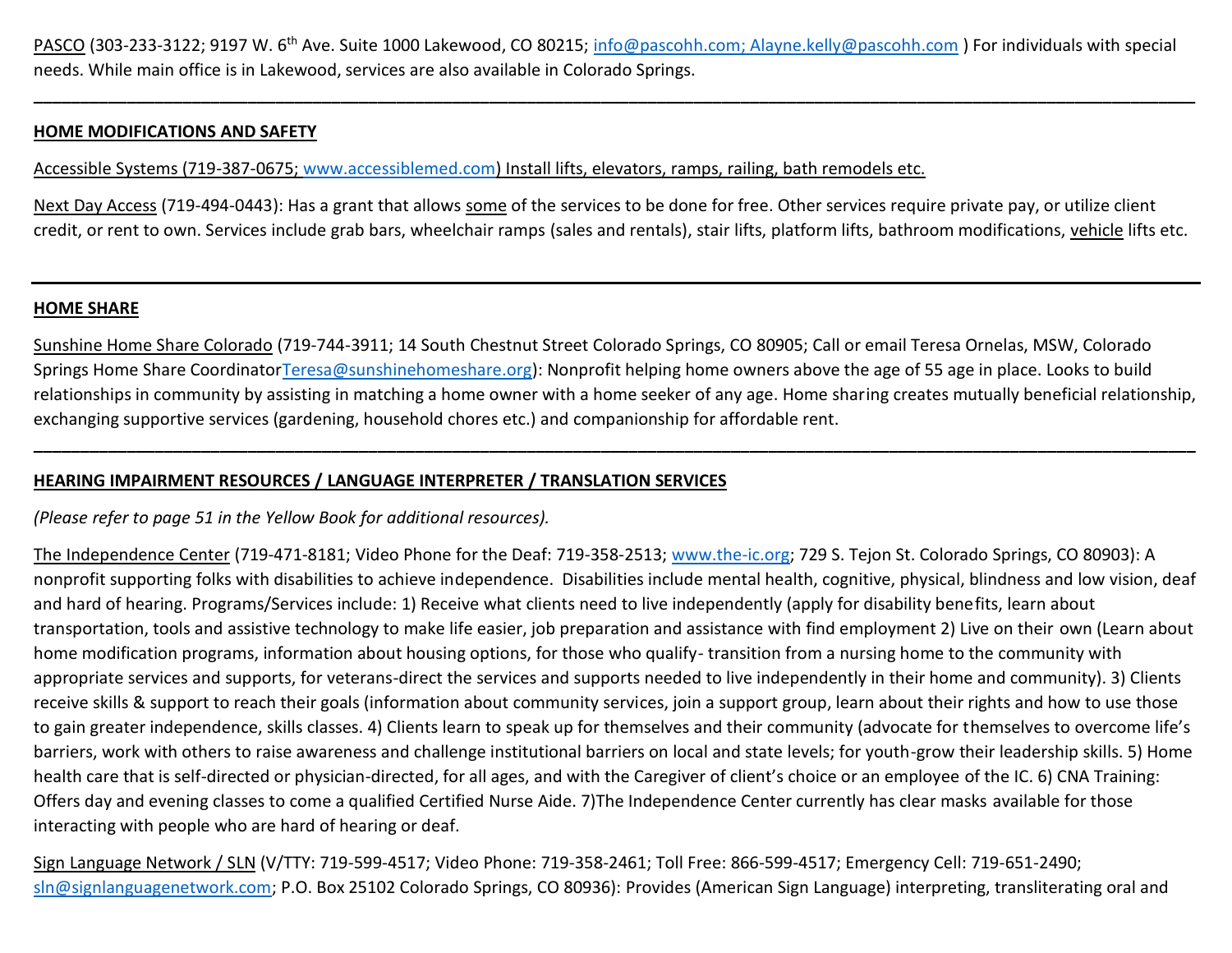deaf/blind interpreting in wide variety of settings including: social services, computer/technical, medical, mental health, educational, judicial government agencies, religious, private business, theatrics & performance, arts, conventions, trainings, job interviews etc.

**\_\_\_\_\_\_\_\_\_\_\_\_\_\_\_\_\_\_\_\_\_\_\_\_\_\_\_\_\_\_\_\_\_\_\_\_\_\_\_\_\_\_\_\_\_\_\_\_\_\_\_\_\_\_\_\_\_\_\_\_\_\_\_\_\_\_\_\_\_\_\_\_\_\_\_\_\_\_\_\_\_\_\_\_\_\_\_\_\_\_\_\_\_\_\_\_\_\_\_\_\_\_\_\_\_\_\_\_\_\_\_\_\_\_\_\_\_\_\_\_\_\_\_\_\_**

[www.interpreternetwork.org](http://www.interpreternetwork.org/)

[www.interpretersunlimited.com/colorado-interpreter-translator](http://www.interpretersunlimited.com/colorado-interpreter-translator)

[www.languagealliance.com](http://www.languagealliance.com/) 

**MEAL SERVICES** *(Please refer to pages 39-45 in the Yellow Book for additional resources).*

Project Angel Heart (719-323-0084; 1625 W. Uintah St., #1 Colorado Springs, CO 80904; [www.ProjectAngelHeart.org\)](http://www.projectangelheart.org/) At no cost, provides home delivered individually tailored and medically approved meals for people diagnosed with life-challenging illnesses.

Silver Key Senior Service (884-2300; 1605 S. Murray Blvd. Colorado Springs, CO): Home Delivered Meals program and Meals on Wheels program (Home Delivered Meals and Meals on Wheels). Upcoming offering of comprehensive wrap-around assistance with mental health issues. Accepts Medicaid, private insurance, some funded services, sliding scale.

**\_\_\_\_\_\_\_\_\_\_\_\_\_\_\_\_\_\_\_\_\_\_\_\_\_\_\_\_\_\_\_\_\_\_\_\_\_\_\_\_\_\_\_\_\_\_\_\_\_\_\_\_\_\_\_\_\_\_\_\_\_\_\_\_\_\_\_\_\_\_\_\_\_\_\_\_\_\_\_\_\_\_\_\_\_\_\_\_\_\_\_\_\_\_\_\_\_\_\_\_\_\_\_\_\_\_\_\_\_\_\_\_\_\_\_\_\_\_\_\_\_\_\_\_\_**

**MEDICAID ASSISTANCE** *(Please refer to page 69 in the Yellow Book for additional resources).*

Beneficent: (719-645-8350; 665 Southpointe Ct. Suite 100 Colorado Springs, CO 80906): Offers assistance in obtaining Medicaid to help pay for long-term care. Assists Veterans in obtaining Aid and Attendance benefits.

**\_\_\_\_\_\_\_\_\_\_\_\_\_\_\_\_\_\_\_\_\_\_\_\_\_\_\_\_\_\_\_\_\_\_\_\_\_\_\_\_\_\_\_\_\_\_\_\_\_\_\_\_\_\_\_\_\_\_\_\_\_\_\_\_\_\_\_\_\_\_\_\_\_\_\_\_\_\_\_\_\_\_\_\_\_\_\_\_\_\_\_\_\_\_\_\_\_\_\_\_\_\_\_\_\_\_\_\_\_\_\_\_\_\_\_\_\_\_\_\_\_\_\_\_**

**\_\_\_\_\_\_\_\_\_\_\_\_\_\_\_\_\_\_\_\_\_\_\_\_\_\_\_\_\_\_\_\_\_\_\_\_\_\_\_\_\_\_\_\_\_\_\_\_\_\_\_\_\_\_\_\_\_\_\_\_\_\_\_\_\_\_\_\_\_\_\_\_\_\_\_\_\_\_\_\_\_\_\_\_\_\_\_\_\_\_\_\_\_\_\_\_\_\_\_\_\_\_\_\_\_\_\_\_\_\_\_\_\_\_\_\_\_\_\_\_\_\_\_\_\_**

The Resource Exchange (# 719-38301100) 6385 Corporate Dr. #301 Colorado Springs, CO 80919): Entry point for Medicaid long-term care. Must be eligible for Medicaid and Social Security Disability.

**MEDICAL EQUIPMENT / SUPPLIES** (*Please refer to Yellow Book, pages 55-56).* 

# **MEDICAL, URGENT CARE and THERAPY SERVICES PROVIDED IN PEOPLE'S HOMES**

AbleCare Mobile Therapy (303-569-7116 or 719-629-6796; [www.ablecaretherapy.com\)](http://www.ablecaretherapy.com/): Mobile Outpatient physical and occupational therapy that comes to patient.

Anywhere Urgent Care – Eileen Flavin, NP (1670 E. Cheyenne Blvd., Suite 261 Colorado Springs, CO 80906): Certified NP's. Treat altitude sickness, strep/sore throat, fever, ear infections, Influenza, Mono, UTI, Pregnancy Test, IV Hydration, prescribe medications, wound care etc. Serve Colorado Springs, Manitou, Fountain, Widefield, Security, Monument, Black Forest.

Dispatch Health (719-270-0805; [www.dispatchhealth.com](http://www.dispatchhealth.com/)): Mobile urgent care that comes to people's homes.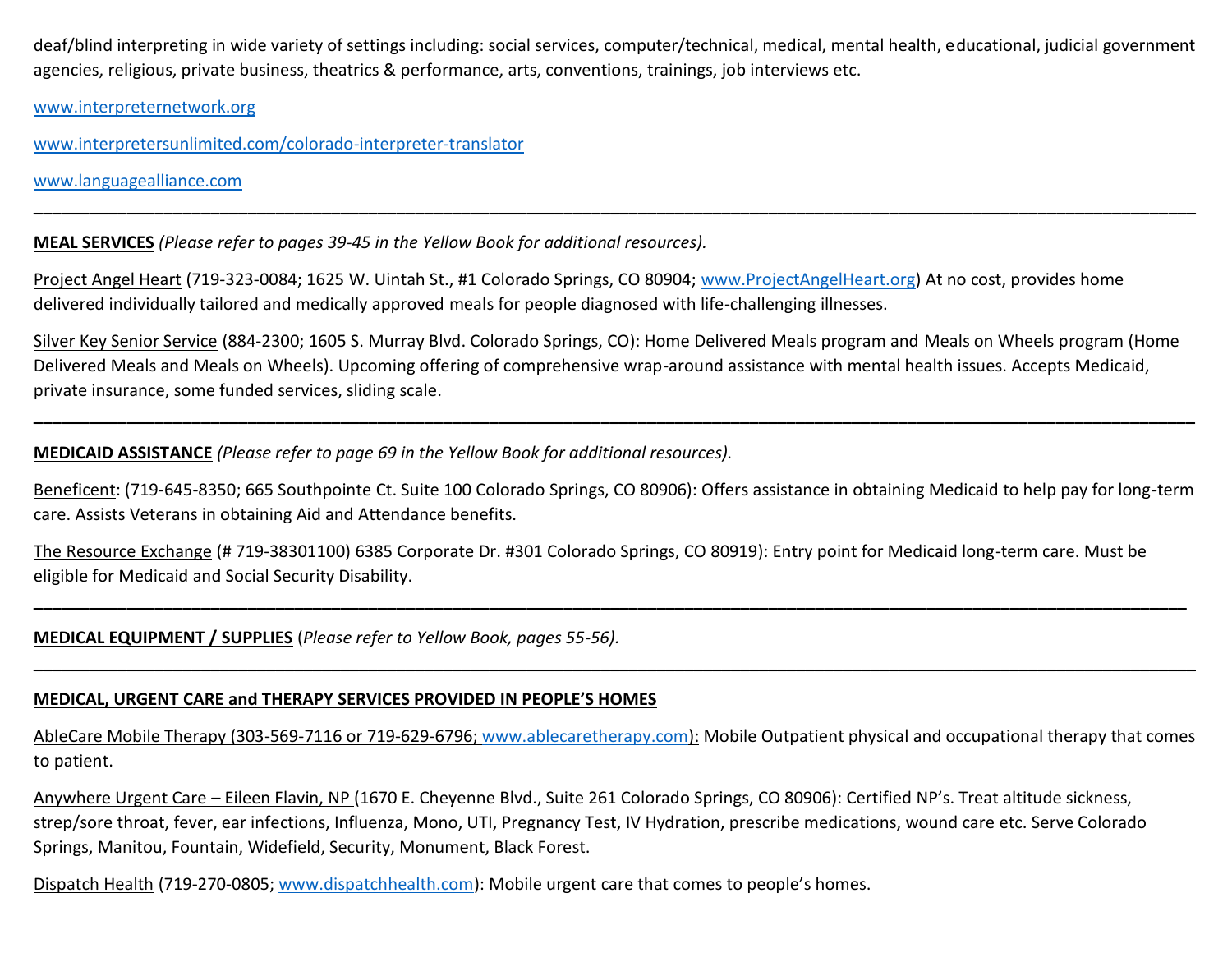Health Promotion Partners' Aging Well By Design (719-231-6657; 2924 Beacon St., Suite D Colorado Springs, CO 80907;

[www.HealthPromotionPartners.com](http://www.healthpromotionpartners.com/)): Mobile outpatient occupational therapy services offered in person's home or in the clinic & remote engagement and monitoring. Patients are those who want to maintain their independence and well-being as they age. Diagnoses include mild cognitive impairment, dementia, stroke, low vision, history of falls, Parkinson's, Multiple Sclerosis, orthopedic injuries etc. Also offers online Brain Fitness Class C.

Operation House Call (Call Pikes Peak Area Agency on Aging at 719-471-2096 or call #211) – For housebound folks to receive COVID vaccine in their homes. Referral required.

Visiting Medical Clinic – Elaina Gentilini, FNP (428-3911; 102 S. Tejon, Ste. 1100 Colorado Springs, CO 80903; Elaina@visitingmedicalclinic.com) – Provides primary care in people's homes, EKG's, MMSE Screenings, depression screenings, elder care & abuse screening, wax removal, blood draws etc. Accepts Tri-Care, Blue Cross Blue Shield, most HMO's, Medicare, Medicaid. Elaina has a background in hospice, homecare, as an EMT.

**\_\_\_\_\_\_\_\_\_\_\_\_\_\_\_\_\_\_\_\_\_\_\_\_\_\_\_\_\_\_\_\_\_\_\_\_\_\_\_\_\_\_\_\_\_\_\_\_\_\_\_\_\_\_\_\_\_\_\_\_\_\_\_\_\_\_\_\_\_\_\_\_\_\_\_\_\_\_\_\_\_\_\_\_\_\_\_\_\_\_\_\_\_\_\_\_\_\_\_\_\_\_\_\_\_\_\_\_\_\_\_\_\_\_\_\_\_\_\_\_\_\_\_\_\_**

### **MEDICARE BROKERS and EDUCATION** *(Please refer to page 69 in the Yellow Book for additional resources).*

The Medicare Resource Center (719-358-6696; 2230 E. Pikes Peak Ave. Colorado Springs, CO 80909; www.MedicareResourceCentercos.com): Free of charge, agents assist in understanding the various Medicare programs and finding personalized option for the coverage each individual client.

The Pikes Peak Area Agency on Aging and The Pikes Peak Library District join together in providing classes about Understanding the basics of Medicare Eligibility and Coverage (Part A/B), and Medicare options including Medigap & Medicare Advantage Plans, Medicare Part D and Medicare, Medicaid, and other Health Insurance Options. (A 4-part series has currently already begun, but there will also be ones in June, August and October). Call the Pikes Peak Area Agency on Aging (719-471-2096) for information or register directly at [www.ppacg.org/events.](http://www.ppacg.org/events) (Registration is required to attend).

# **NOTARY THAT WILL COME TO INDIVIDUAL'S HOMES**

Michelle Stellick of Stellick Legacy Estate Services (719-453-9081; [Michelle@stellickLegacy.com\)](mailto:Michelle@stellickLegacy.com): At no cost, will come to individual's homes.

# **PARKINSON'S DISEASE RESOURCES**

*(Please refer to the Colorado Parkinson Foundation website, co-parkinson.org for additional resources including neurologists and other medical providers).*

**\_\_\_\_\_\_\_\_\_\_\_\_\_\_\_\_\_\_\_\_\_\_\_\_\_\_\_\_\_\_\_\_\_\_\_\_\_\_\_\_\_\_\_\_\_\_\_\_\_\_\_\_\_\_\_\_\_\_\_\_\_\_\_\_\_\_\_\_\_\_\_\_\_\_\_\_\_\_\_\_\_\_\_\_\_\_\_\_\_\_\_\_\_\_\_\_\_\_\_\_\_\_\_\_\_\_\_\_\_\_\_\_\_\_\_\_\_\_\_\_\_\_\_\_\_**

### *Physical Therapist:*

Danielle Mulligan: Physical Therapist with Orthopedic Rehabilitation Associates: Has focused on patients with Parkinson's for many years addressing balance issues, constipation, incorporates Big and Loud approach etc. Works at 3605 Austin Bluffs Parkway, Colorado Springs location (265-6601).

# *Exercise*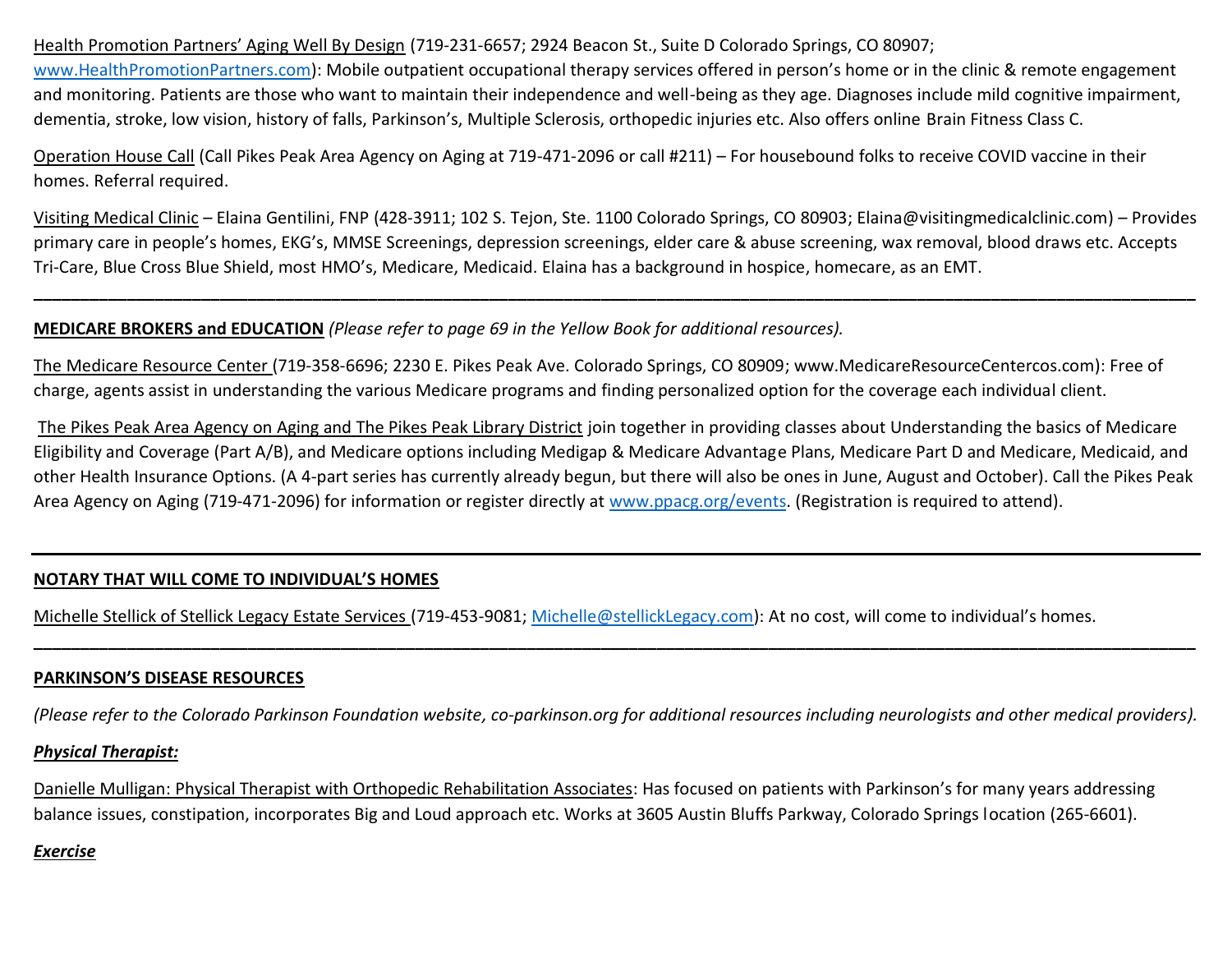Colorado Springs Senior Center (719-955-3400 or [http://www.ppymca.org/colorado-springs-senior-center/about-us;](http://www.ppymca.org/colorado-springs-senior-center/about-us) 1514 N. Hancock Colorado Springs, CO 80903): Exercise, Yoga, and TaiChi for older adults. Must call to sign up and confirm schedule during COVID-19.

Falcon Exercise Group: (Grace Community Church; Contact Catherine Reed at 719-683-2960): Monday & Friday; 11:00 am – 12:00 pm.

Max Capacity NeuroFitness: (Power Punch Boxing classes and PWR BootCamp classes meeting at 731 Iowa Ave. in Otis Park; Contact Emily Moncheski at 719-213-3996 or [emily@maxcapacitypt.com\)](mailto:emily@maxcapacitypt.com): PWR Boot Camp classes, donation-based Power Punch Boxing, pole walking classes and individual PD specific fitness training. Boxing: Tuesday & Thursday, 4:00 -5:00 pm and Saturday, 9:00 am – 10:00 am. PWR Boot Camp: Monday & Wednesday 3:30 pm – 4:30 pm. Boxing is free of charge. Boot Camp packages are available.

Moving to Heal: (525 East Fountain Blvd. MACS-corner of Fountain & Royer; Cost: \$10/class): The art of feeling better; slower movements with joy and purpose. NIA works with balance, breath, cognitive mind/body function, mobility and stability. You can go at your own pace, stop if you want, sit down and dance while sitting in a chair for a while. Dance to various genres of music. Flexible to meet needs of participants. Every Friday at 10:30; Cost: \$10/class.

NeuroRehab Project at ORA (Pikes Peak Athletics at 602 Elkton Drive; 719-559-0680; Danielle Mulligan, PT and Rachel Johnson, SLP of Orthopedic Rehabilitation Associates created classes (Water & Movement Classes include the following: Improve Your Mobility in Water – Warm water (92 degrees) pool classes for people with movement disorders. Monday & Wednesday, 1:30 – 2:30 pm; Cost: \$10. Parkinson's Wellness Recovery Exercise Class: Power Moderate Level. Friday at 1:30; Cost: \$10. Parkinson's Wellness Recovery Exercise Class: Power Advanced Level. Wednesday at 1:30 pm, Cost: \$10.

Ormao Dance Company's free online Zoom Dance for Parkinson's Class: Go weekly to [https://co-parkinson.org](https://co-parkinson.org/) for new link. Class Friday at 11:00 am.

PWP: Parkinson's With Poles (North parking entrance of Fontanero and Culebra Streets) Exercise using poles that are provided; every Friday at 8 am: Coordinators are Emily Moncheski and Eileen O'Reilly.

PWR!Moves Class: (Skyline Wellness & Aquatics Center partnered with YMCA; Held at Brookdale Skyline at 2365 Patriot Heights; Contact Fitness Coordinator Karisa Dreyer at 719-867-4658. Confirm status of classes during COVID-19). Classes Tuesday and Thursday from 12:30-1:30.

UCCS Health Circle Center for Active Living: (phone: 719-255-8004; CAL@uccs.edu; Lane Center for Academic Health Sciences Building, 4863 N. Nevada, Suite 128 Colorado Springs, CO 80918) – Power Moves Exercise Groups, Balance & Agility Classes

YMCA Big & Loud Exercise Classes: (Contact Jamie Clayton at [jclayton@ppymca.org\)](mailto:jclayton@ppymca.org) The following are the only classes meeting during COVID-19: Tri-Lakes YMCA, PWR!Moves Tuesday & Thursday, 1:30-2:30 (719-481-8728; 17250 Jackson Creek Pkwy, Monument, CO 80132) and Briargate YMCA, PWR!Moves Monday, Wednesday, Friday, 1:30-2:30 (4025 Family Place Colorado Springs, CO 80920)

YMCA's Parkinson's Wellness Recovery Exercise (719-329-7295 or email wellness@ppymca.org).

# **Parkinson's Organizations:**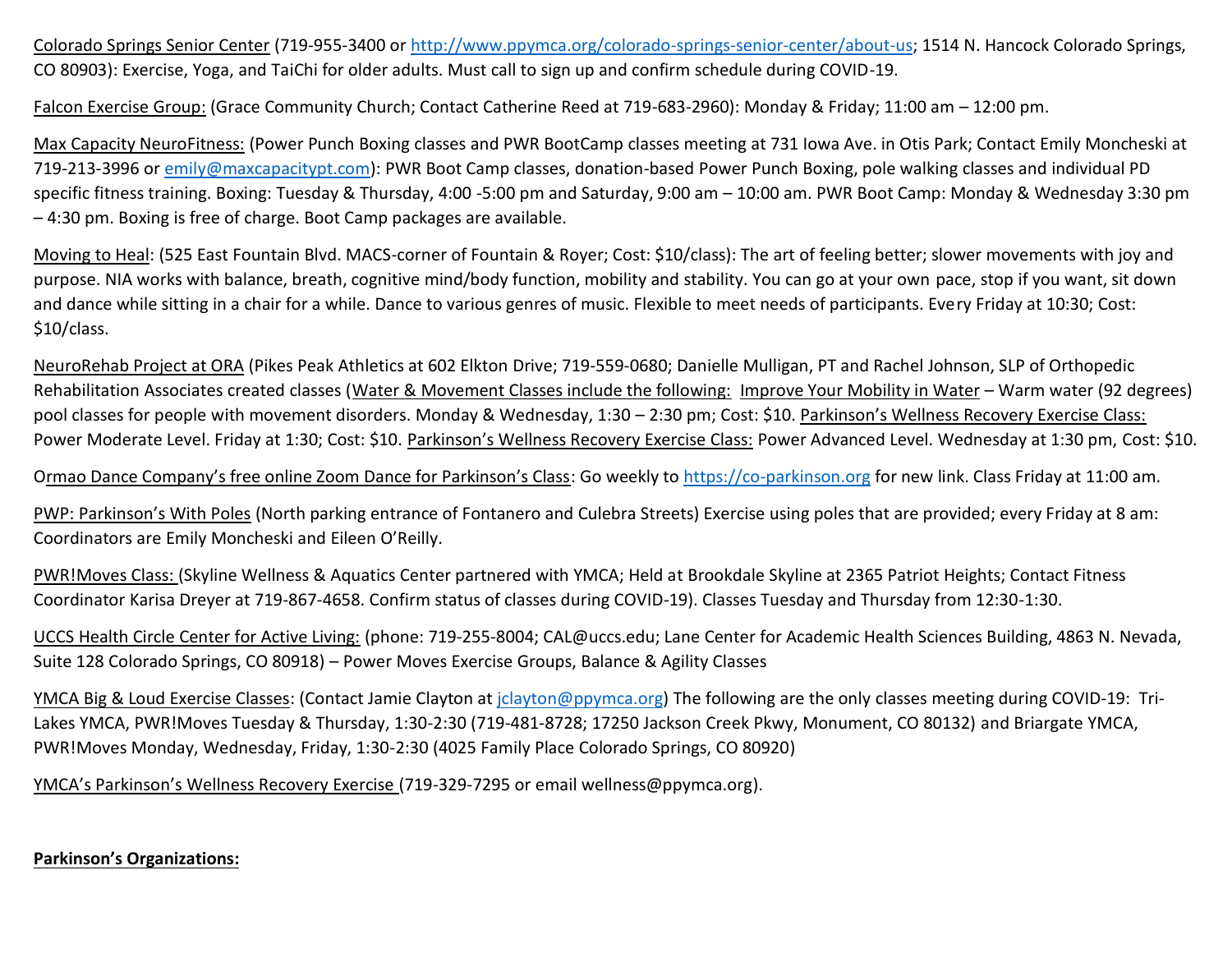**Colorado Parkinson Foundation, Inc.** [\(www.co-parkinson.org;](http://www.co-parkinson.org/) Mailing Address: 1155 Kelly Johnson Blvd. Suite 111 Colorado Springs, CO 80920; Jill Reid, Acting President – [president@co-parkinson.org.](mailto:president@co-parkinson.org) Treasurer, CS Parkinson Support Group Newsletter Coordinator/Distributor – Julie Pfarrer – [db\\_mgr@co](mailto:db_mgr@co-parkinson.org)[parkinson.org;](mailto:db_mgr@co-parkinson.org) 719-884-0103): Provides education, resources, support groups, newsletter.

# **Parkinson Support Groups**

Colorado Springs Parkinson Support Group: (Contact Julie Pfarrer to learn more or to sign up for Zoom option, and to receive monthly newsletter – 719 884-0103 or at [db\\_mgr@co-parkinson.org\)](mailto:db_mgr@co-parkinson.org): During COVID-19, group meets at Academy Christian Church at 1635 Old Ranch Rd. Colorado Springs, CO and offers a zoom option. Meets 2<sup>nd</sup> Saturday of the month, 10:00 am. Potluck following support group. Prior to COVID-19, met at First Presbyterian Church in Colorado Springs.

Tri-Lakes Parkinson Support Group: (Monument Community Presbyterian238 3rd St. Monument, CO 80132): Contact Barry Hanenburg at [bhanenbu@hotmail.com](mailto:bhanenbu@hotmail.com) for up-to- date information on dates of meetings, if in person or via Zoom. Prior to COVID-19, group met 3rd Saturday of the month at 10:00 am.

**\_\_\_\_\_\_\_\_\_\_\_\_\_\_\_\_\_\_\_\_\_\_\_\_\_\_\_\_\_\_\_\_\_\_\_\_\_\_\_\_\_\_\_\_\_\_\_\_\_\_\_\_\_\_\_\_\_\_\_\_\_\_\_\_\_\_\_\_\_\_\_\_\_\_\_\_\_\_\_\_\_\_\_\_\_\_\_\_\_\_\_\_\_\_\_\_\_\_\_\_\_\_\_\_\_\_\_\_\_\_\_\_\_\_\_\_\_\_\_\_\_\_\_**

# **PET/ANIMAL SERVICES AND RESOURCES** *(Please refer to page 13 in the Yellow Book for additional resources).*

Animal Emergency Care Centers (719-260-7141; 5520 N. Nevada Ave. #150 Colorado Springs, CO 80918; [www.animalercare.com\)](http://www.animalercare.com/)

Canine Companions for Independence (719-260-6151; [www.cci.org\)](http://www.cci.org/)

Guide Dogs for the Blind (800-292-4050; [www.guidedogs.com\)](http://www.guidedogs.com/)

Happy Cats Haven (719-362-4600; 327 Manitou Ave. Manitou Springs, CO 80829): Rescue for homeless cats; accepts surrendered cats and provides adoption of cats.

Harley's Hope Foundation (719-495-6083; PO Box 88146; [www.harleys-hopefoundation.org\)](http://www.harleys-hopefoundation.org/): Pet assistance-service animal fund, short term foster care, pet first aid/CPR training. A local non-profit that helps keep people and pets together in an effort to keep pets from being surrendered to shelters unnecessarily.

Humane Society of the Pikes Peak Region (719-473-1741; 610 Abbot Lane Colorado Springs, CO 80905; www.hsppr.org)

Lucky Dog At Home Pet Sitting (719-999-8617)

Peak Pet Pantry (303-818-0618; [www.coloradopetpantry.org\)](http://www.coloradopetpantry.org/): Pet food assistance and monthly distribution in the Colorado Springs area.

Pet Loss Support Group (Homeward Bound Pet Memorial Center and Crematorium; support group open to the public; 719-233-4341; 318 Karen Lane Colorado Springs, CO 80907; [www.homeward-bound-pet.com](http://www.homeward-bound-pet.com/)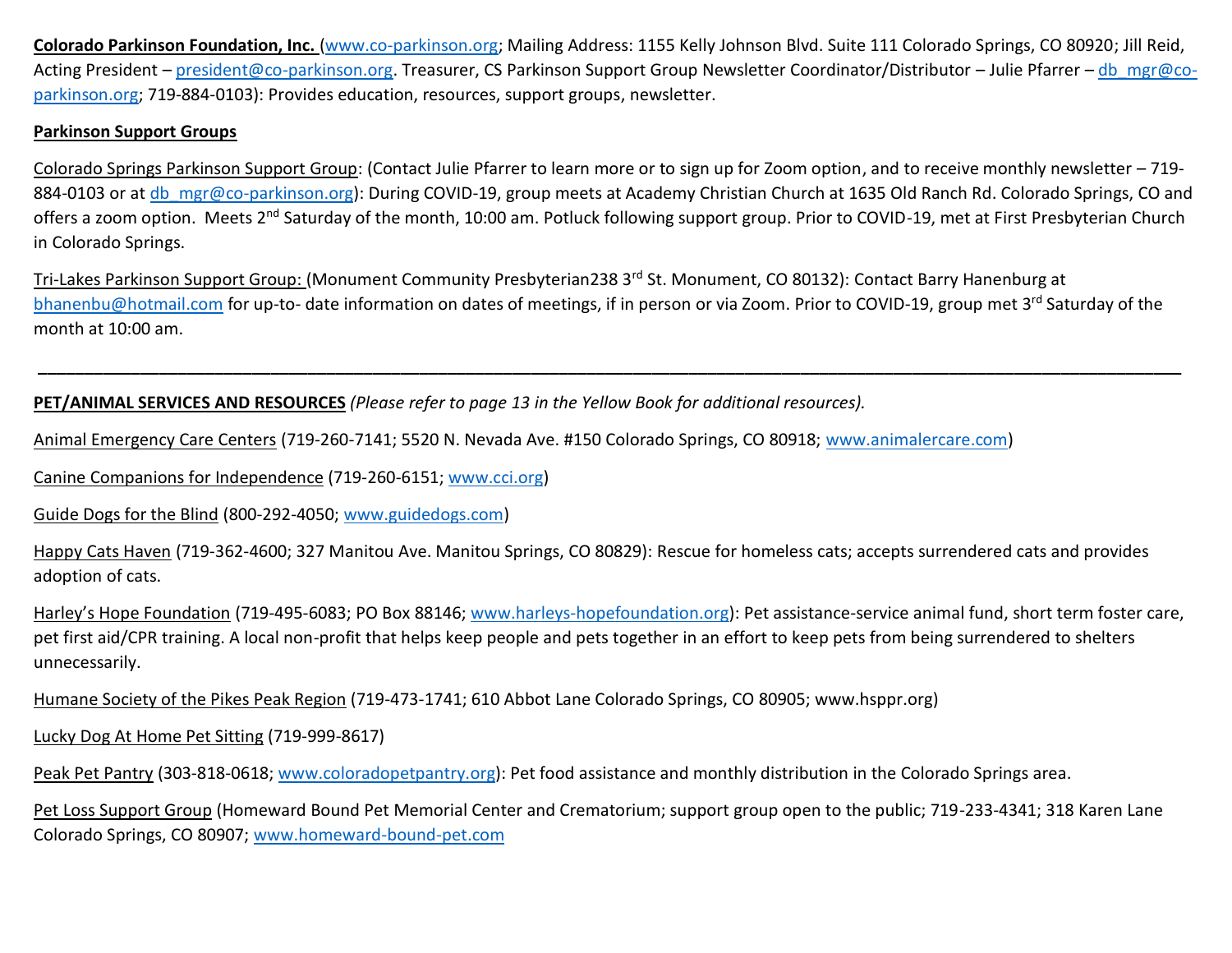Safe Place for Pets (719-359-0201; 1520 N. Hancock Ave. Colorado Springs, CO 80903; www.safeplacepets.org): Works with terminally ill pet owners to provide support and new forever homes.

**\_\_\_\_\_\_\_\_\_\_\_\_\_\_\_\_\_\_\_\_\_\_\_\_\_\_\_\_\_\_\_\_\_\_\_\_\_\_\_\_\_\_\_\_\_\_\_\_\_\_\_\_\_\_\_\_\_\_\_\_\_\_\_\_\_\_\_\_\_\_\_\_\_\_\_\_\_\_\_\_\_\_\_\_\_\_\_\_\_\_\_\_\_\_\_\_\_\_\_\_\_\_\_\_\_\_\_\_\_\_\_\_\_\_\_\_\_\_\_\_\_\_\_\_\_**

#### **RESOURCE BOOKS AND WEBSITES FOR WIDE VARIETY OF SERVICES FOR SENIORS**

Brain Injury Alliance Colorado (800-955-2443; BIAColorado.org): Resource for help, services and programs for survivors of an injury to the brain, their families, and providers. May call to request the free Pikes Peak Region Brain Injury Professionals Network Brain Injury Directory. Some of these services, including classes, rehabilitation, and support groups, take place at Encompass Health Rehabilitation Hospital (325 S. Parkside Dr. Colorado Springs, CO 80910; 719-630-8000).

Medicare.gov: Gives ratings, incidents and reports on senior living communities, medical homecare companies & other providers who utilize government funds such as Medicare.

The Pikes Peak Area Council of Governments Agency on Aging (719-471-2096; [www.ppacg.org\)](http://www.ppacg.org/): Seniors' Information and Assistance Center. Assists older adults (60+) to retain their independence and to provide a continuum of care for the Pikes Peak region citizens by providing or coordinating information and assistance, direct services, support and advocacy. For individuals 60 and above who live in El Paso, Park and Teller counties as well as their caregivers. Provides information and assistance, insurance assistance, and family Caregiver support, and Ombudsman/advocacy for those living in assisted living and skilled living communities. During COVID, must call to schedule an appointment. No drop-ins allowed during this time.

The Seniors Blue Book (719-64106850; book and website-www.SeniorsBlueBook.com): Directory of services and resources for Seniors, Caregivers and Senior Professionals.

The Yellow Book – Senior Information and Assistance Directory (from the Pikes Peak Area Council of Governments; 719-471-2096; [www.ppacg.org/yellowbook\)](http://www.ppacg.org/yellowbook). Book connects the senior adult community with programs and services that will help people remain independent and safe in their own homes for as long as possible. Categories of services include, but are not limited to, health and wellness, housing, legal services, emergency/disaster preparedness, transportation, longer-term care etc. While some of the agencies only serve Seniors, many other listed resources are available for people of all ages.

**\_\_\_\_\_\_\_\_\_\_\_\_\_\_\_\_\_\_\_\_\_\_\_\_\_\_\_\_\_\_\_\_\_\_\_\_\_\_\_\_\_\_\_\_\_\_\_\_\_\_\_\_\_\_\_\_\_\_\_\_\_\_\_\_\_\_\_\_\_\_\_\_\_\_\_\_\_\_\_\_\_\_\_\_\_\_\_\_\_\_\_\_\_\_\_\_\_\_\_\_\_\_\_\_\_\_\_\_\_\_\_\_\_\_\_\_\_\_\_\_\_\_\_\_\_**

### **SENIOR SERVICE ORGANIZATIONS OFFERING A VARIETY OF SERVICES**

Colorado Springs Senior Center (719-955-3400; 1514 N. Hancock Ave. Colorado Springs, CO 80903): Offers a large number of educational, exercise, craft, technology, music, and various interest classes, socializing events and opportunities. During COVID-19, the Senior Center has helped provide meals, online programs, a # folks can call (955-3400) if feeling isolated, lonely, afraid, or needing to talk. Some in person classes are now being offered. Preregistration required.

Fountain Valley Senior Center (719-600-2644; Transportation #: 719-600-2643; 5745 Southmoor Dr., Fountain, CO 80817; [www.fvscenter.org\)](http://www.fvscenter.org/) Call concerning potential changes in services due to COVID-19. Pre-pandemic, services included transportation, nutrition, social activities, exercise classes, recreation, travel club, BINGO, rural area meals program.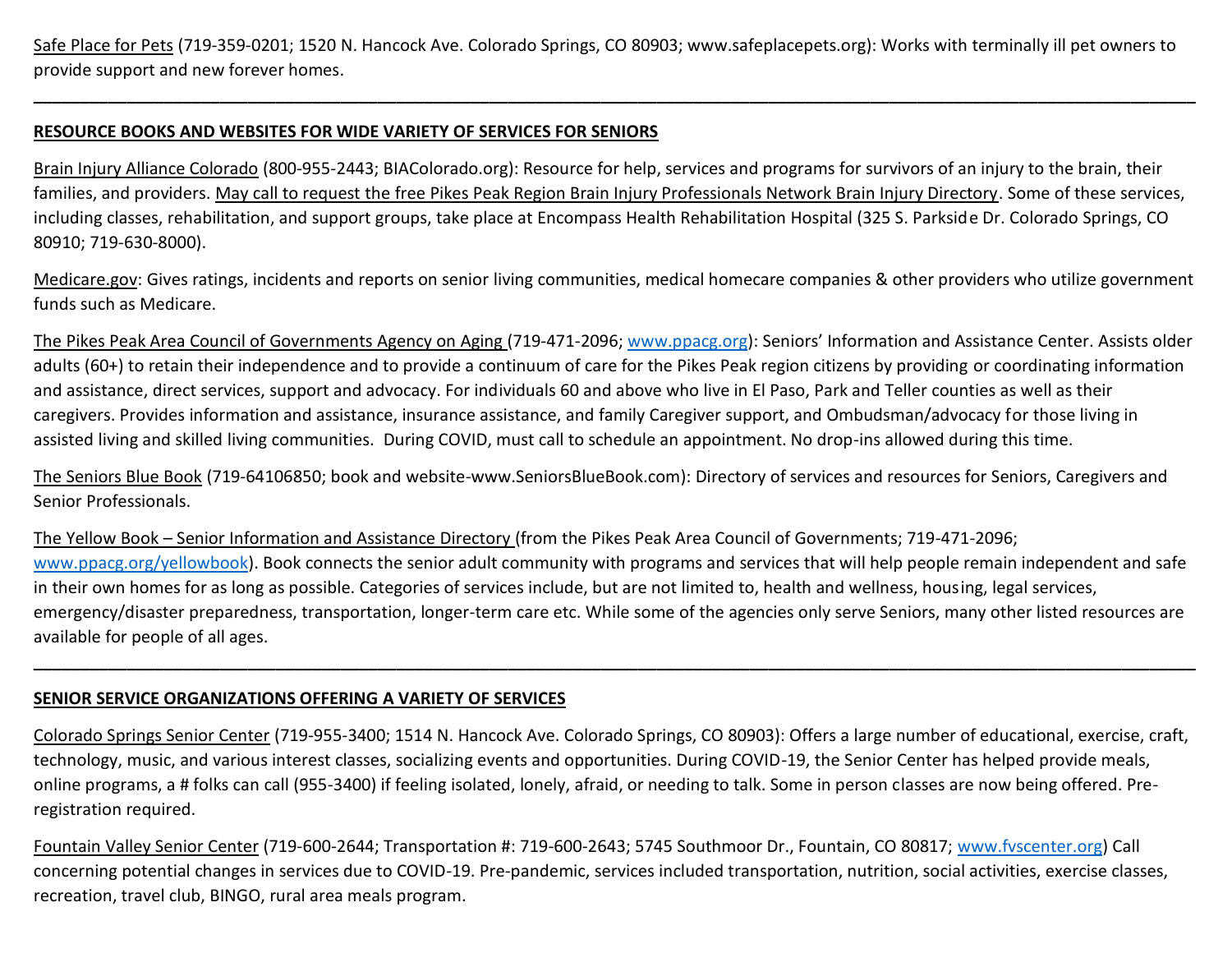#### Pikes Peak Area Council of Governments Agency on Aging (719-471-2096; [www.ppacg.org;](http://www.ppacg.org/) 14 S. Chestnut St. Colorado Springs, CO 80905

Rocky Mountain PACE (719-314-2327; RMHCare.org): Coordinated healthcare for seniors on a limited income including transportation to and from medical appointments and PACE's Day Center, coordinated healthcare, day center with activities and events etc.

Silver Key Senior Services (884-2300; 1605 S. Murray Blvd. Colorado Springs, CO): Provides services to Seniors including Reserve & Ride, behavioral health, companionship, case management, guardianship, food pantry, Community Service 5 Wishes Program Information Session, and 2 meal delivery programs. Upcoming additional service: Comprehensive wrap-around assistance for folks with mental health needs. Accepts Medicaid, private insurance, some of the services are funded, sliding scale. Has community rooms with recreational, creative, cultural, inspirational activities and life-long learning. Call concerning potential changes in service due to COVID-19.

Tri-Lakes Silver Alliance (719-464-6873; PO Box 2931 Monument, CO 80132; [www.trilakesseniors.org\)](http://www.trilakesseniors.org/): Provides senior programs, services, activities and support for seniors in the Tri-lakes area. Call concerning potential changes in service due to COVID-19.

**\_\_\_\_\_\_\_\_\_\_\_\_\_\_\_\_\_\_\_\_\_\_\_\_\_\_\_\_\_\_\_\_\_\_\_\_\_\_\_\_\_\_\_\_\_\_\_\_\_\_\_\_\_\_\_\_\_\_\_\_\_\_\_\_\_\_\_\_\_\_\_\_\_\_\_\_\_\_\_\_\_\_\_\_\_\_\_\_\_\_\_\_\_\_\_\_\_\_\_\_\_\_\_\_\_\_\_\_\_\_\_\_\_\_\_\_\_\_\_\_\_\_\_\_\_**

**SUPPORT GROUPS** *(Please refer to pages 84-87 in the Yellow Book for additional support groups).*

Alzheimer's Association Online Support Groups (To register or learn more, go to [www.alz.org/crf\)](http://www.alz.org/crf) Online support groups include Veterans Caregivers, Lewy Body Dementia Caregivers, Grieving through Dementia: A support group to discuss anticipatory grief, Younger Onset Caregivers, New Beginnings: A support group for those grieving the loss of a loved one, Adult Children Caregiver Group: A support group for children caring for aging parents, Men's Caregiver Group, Women's Caregiver Group, Adult Children Caregiver Group: A support group for children caring for aging parents, Frontotemporal Dementia Caregiver Group, Sandwich Generation Caregiver Group: A support group for those raising children and caring for an elder with dementia.

Colorado Springs Parkinson Support Group: During COVID-19, group meets at Academy Christian Church at 1635 Old Ranch Rd. Colorado Springs, CO and offers a zoom option. To attend virtually via zoom, send email to Julie Pfarrer (db mgr@co-parkinson.org). Meets 2<sup>nd</sup> Saturday of the month, 10:00 am. Potluck following support group. Prior to COVID-19, met at First Presbyterian Church in Colorado Springs.

Comfy Chair – Facebook Support Group for all Caregivers

COVID Survival Support Group – online/facebook support group for folks suffering with long lasting symptoms.

Depression and Bipolar Support Alliance Colorado Springs (719-477-1515; [www.DBSAColoradoSprings.org\)](http://www.dbsacoloradosprings.org/): Nonprofit, patient-directed organization that offers free self-help support groups to people with mood disorders, their family members, & friends. Groups for adults, teens and younger adults, women, later life, family & friends, Veterans.

Echoes of Hope Support Group for Widows & Widowers at Woodmen Valley Chapel (Contact [Stephen.faulkner7@gmail.com](mailto:Stephen.faulkner7@gmail.com) or Rebecca.aschbrenner@gmail.com).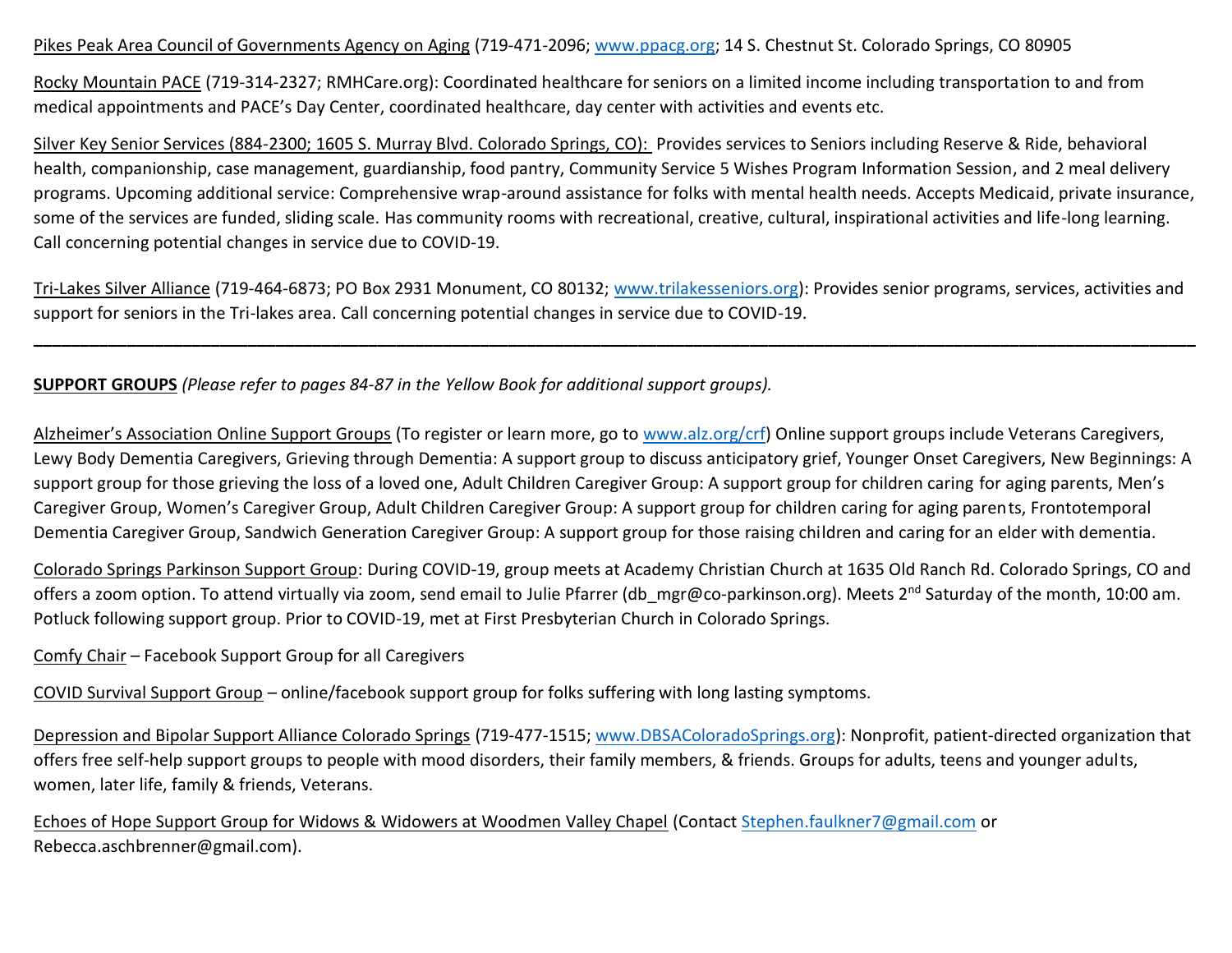Encompass Health Rehabilitation Hospital (719-630-800; 325 S. Parkside Dr. Colorado Springs, CO 80910): Outpatient and inpatient rehab, classes, and support groups.

### Hoarders Online Support Group (Contact [jswarren@drcog.org\)](mailto:jswarren@drcog.org).

NAMI Colorado Springs (719-473-8477; 1615 S. Murray Blvd. Colorado Springs, CO 80916; [https://www.namicoloradosprings.org\)](https://www.namicoloradosprings.org/): Provides education, support, and advocacy for people and families living with mental illness. Includes online support groups, educational programs/courses, and crisis intervention group training for law enforcement.

Neurological Disorders Support Group (Contact Elizabeth Armstrong at 719-258-0255; Encompass Rehab Hospital in the Fay Brown Room): Call to confirm schedule during COVID-19 and to sign up. First Tuesday of the month from 1:30-2:30 pm.

Pikes Peak Area Agency on Aging Caregiver Support Group (Call 719-471-2096).

Pikes Peak Hospice and Palliative Care (719-633-3400; 2550 Tenderfoot Hill St. Colorado Springs, CO 80906): Provides hospice care, palliative care and grief support groups. In addition to going to people's homes, there is also an inpatient unit at Penrose Hospital Main.

Tri-Lakes Parkinson Support Group: (Monument Community Presbyterian238 3<sup>rd</sup> St. Monument, CO 80132): Contact Barry Hanenburg at [bhanenbu@hotmail.com](mailto:bhanenbu@hotmail.com) for up-to- date information on dates of meetings, if in person or via Zoom. Prior to COVID-19, group met 3<sup>rd</sup> Saturday of the month at 10:00 am.

### Virtual Caregiving Coping Group with the UCCS Aging Center (Call 719-255-8002).

Virtual Colorado Springs Polio Survivors Support Group (Call 720-940-9291, email [mtolman@eastersealscolorado.org](mailto:mtolman@eastersealscolorado.org) or contact Hal Goldberg, the Group Facilitator, at 303-212-0017 or via email at [halgoldberg@halgoldberg.net.](mailto:halgoldberg@halgoldberg.net)

**\_\_\_\_\_\_\_\_\_\_\_\_\_\_\_\_\_\_\_\_\_\_\_\_\_\_\_\_\_\_\_\_\_\_\_\_\_\_\_\_\_\_\_\_\_\_\_\_\_\_\_\_\_\_\_\_\_\_\_\_\_\_\_\_\_\_\_\_\_\_\_\_\_\_\_\_\_\_\_\_\_\_\_\_\_\_\_\_\_\_\_\_\_\_\_\_\_\_\_\_\_\_\_\_\_\_\_\_\_\_\_\_\_\_\_\_\_\_\_\_\_\_\_\_\_**

**\_\_\_\_\_\_\_\_\_\_\_\_\_\_\_\_\_\_\_\_\_\_\_\_\_\_\_\_\_\_\_\_\_\_\_\_\_\_\_\_\_\_\_\_\_\_\_\_\_\_\_\_\_\_\_\_\_\_\_\_\_\_\_\_\_\_\_\_\_\_\_\_\_\_\_\_\_\_\_\_\_\_\_\_\_\_\_\_\_\_\_\_\_\_\_\_\_\_\_\_\_\_\_\_\_\_\_\_\_\_\_\_\_\_\_\_\_\_\_\_\_\_\_\_\_**

# **TECHNOLOGY ASSISTANCE**

Senior Planet (https://seniorplanet.org): Statewide company that helps Seniors with technology.

# **TRANSPORTATION SERVICES** *(Please refer to page 25 & page 87 in Yellow Book for additional resources).*

AMR (American Medical Response) Transport (719-636-2333; 2370 N. Powers Blvd. Colorado Springs CO 80915; [www.amr.net\)](http://www.amr.net/): In addition to emergency basic life support and advanced life support emergency services, AMR also provides non-emergent medical transport. Services include Sentimental Journey Program that takes terminally ill patients for visits at destinations of patient's choice.

Coach (719-391-4444; 1900 E. Pikes Peak Ave., #2 80909; 719-391-4444): Provides non-emergent BLS transport services, wheelchair and stretcher transport. Monday-Sunday 8 am to 8 pm; 24 Hour Service as needed.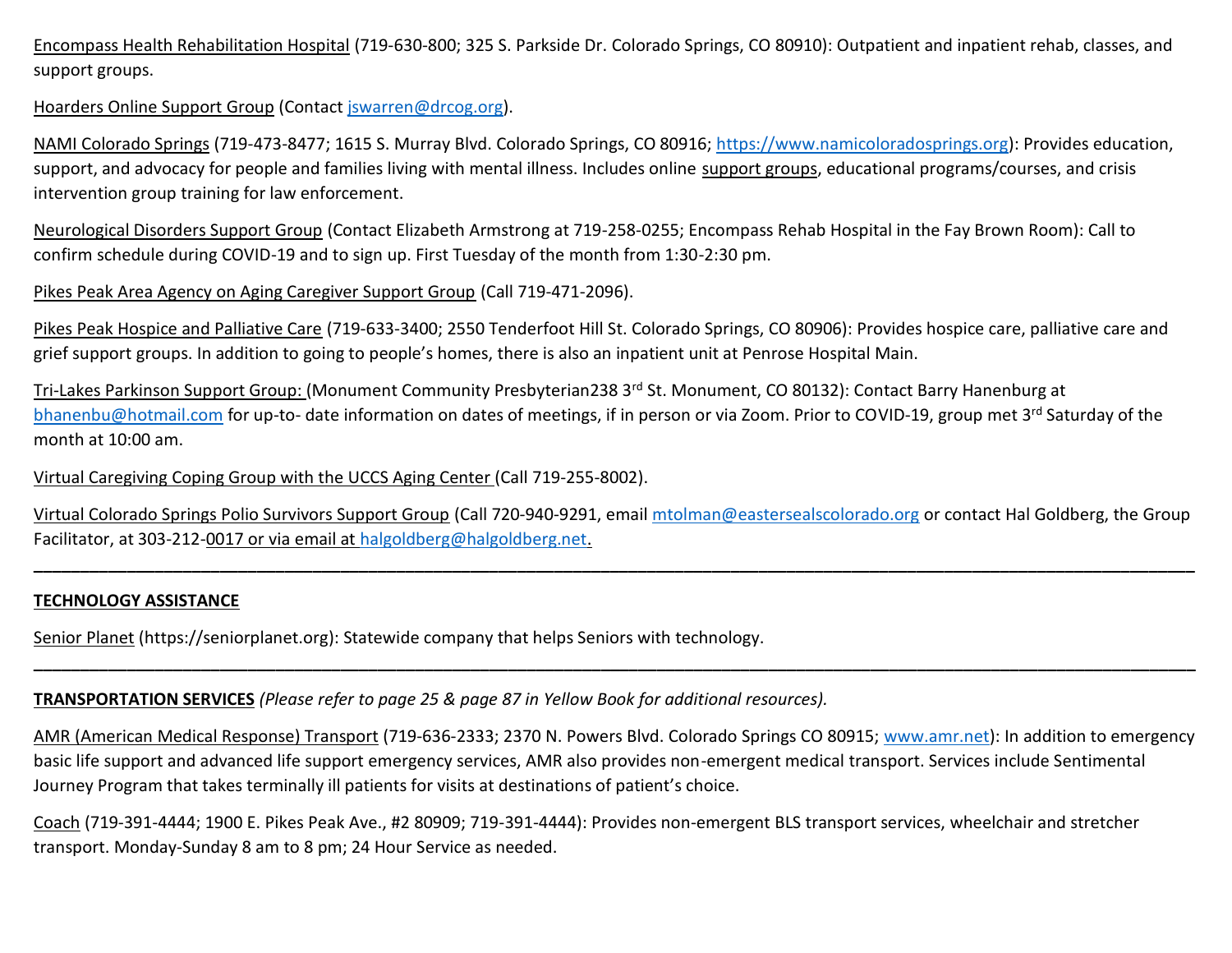Envida (For El Paso County, call 600-22121 Monday-Friday or go online to envidacares.org/) Non-profit that provides transportation and home service primarily to folks of low income and folks with disabilities. Includes providing transportation for people who have COVID, rides to get COVID vaccine, and homeless folks. Above the "norm" with level of precautions in transportation bus. Provides scheduled and on demand rides. Primarily Medicaid and private pay. Serves El Paso, Teller, Pueblo, Fremont Counties. Soon to add Chaffee County.

Flying Angels Inc. (610-209-2100 or 877-265-1085; [info@flyingangels.com;](mailto:info@flyingangels.com) [bbachelor@flyingangels.com\)](mailto:bbachelor@flyingangels.com): Non-emergency medical transport anywhere in the world on commercial airlines with a Flight Nurse. RN Flight Coordinator handles all logistics. Care provided during entire transport, bed to bed.

Go-Go Grandparent (1-855-464-6872): Instead of having to use an app., simply call the # for on demand transportation such as Uber or Lift.

Good Wheels (Goodwill) (1460 Garden of the Gods Rd. Colorado Springs, CO 80907): Provides transportation for folks in wheelchairs, bariatric etc. Accepts private pay, insurance etc.

Mountain Community Senior Services (719-488-0076): Volunteer, at no cost, services including necessary home safety repairs and modifications such as fixing stairs, railings, replacing a window, installing grab bars and ramp. Transportation services to Colorado Springs for medical appointments only, locally for groceries, legal appointments, local senior lunches etc. Funded by Pikes Peak Area Agency on Aging and sponsored by Mountain Community Mennonite Church). Donations are voluntary. Volunteers always needed

Silver Key Reserve and Ride (1605 S. Murray Blvd. Colorado Springs, CO 80916; 719-884-2300): Door through door ADA accessible transportation.

The Way & Asteri EMS Wheelchair Transport & Non-Emergent Ambulance Transport (particularly for Veterans) (Call, text or fax dispatch at 719-675-0058 to schedule pick up 24/7)

**\_\_\_\_\_\_\_\_\_\_\_\_\_\_\_\_\_\_\_\_\_\_\_\_\_\_\_\_\_\_\_\_\_\_\_\_\_\_\_\_\_\_\_\_\_\_\_\_\_\_\_\_\_\_\_\_\_\_\_\_\_\_\_\_\_\_\_\_\_\_\_\_\_\_\_\_\_\_\_\_\_\_\_\_\_\_\_\_\_\_\_\_\_\_\_\_\_\_\_\_\_\_\_\_\_\_\_\_\_\_\_\_\_\_\_\_\_\_\_\_\_\_\_\_\_**

# **VEHICLE MODIFICATIONS**

Next Day Access (719-259-3833, 719-494-0443): In addition to home modifications, also provides vehicle lifts.

UnitedAccess (Contact Holly Y Mills, General Manager, at 719-590-1400 or at [hmills@unitedaccess.com](mailto:hmills@unitedaccess.com) or call 877-501-8267; [www.UnitedAccess.com;](http://www.unitedaccess.com/) 6285 Corporate Drive Colorado Springs, CO 80919): Provides wheelchair accessible vehicles (new and pre-owned), wheelchair van rentals, scooter and wheelchair lifts, mobility seats, driving controls, 24/7 emergency service etc.

**\_\_\_\_\_\_\_\_\_\_\_\_\_\_\_\_\_\_\_\_\_\_\_\_\_\_\_\_\_\_\_\_\_\_\_\_\_\_\_\_\_\_\_\_\_\_\_\_\_\_\_\_\_\_\_\_\_\_\_\_\_\_\_\_\_\_\_\_\_\_\_\_\_\_\_\_\_\_\_\_\_\_\_\_\_\_\_\_\_\_\_\_\_\_\_\_\_\_\_\_\_\_\_\_\_\_\_\_\_\_\_\_\_\_\_\_\_\_\_\_\_\_\_\_\_**

**VETERANS' SERVICES (***Please refer page 75 in the Yellow Book, page 75 for Veterans and for active duty).*

El Paso County Veteran Services (719-520-7750; [vet@elpasoco.com;](mailto:vet@elpasoco.com) http://adm.elpasoco.com/veteran\_services)

Mt. Carmel Veterans Service Center (719-772-7000; VeteransCenter.org; 530 Communication Circle Colorado Springs, CO 80905): Provides Veterans of all eras and their families access many community services in one location. Collaborates with community partners providing best practices in transition and wellness services. Services include transition and employment, benefits and resource assistance, behavioral health and wellness, education and support, financial, legal, and community events and programs.